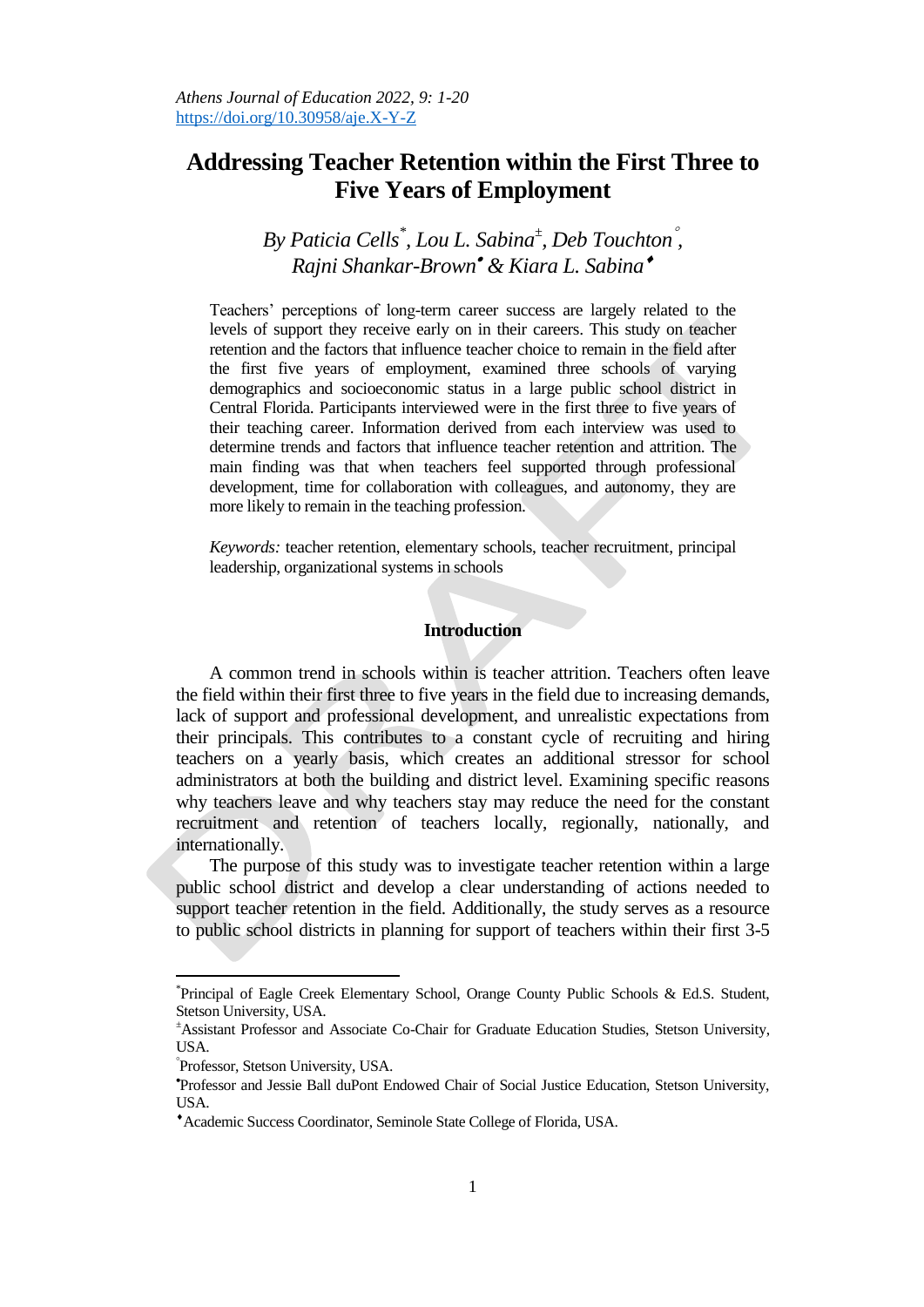years in the classroom. Currently in the state of Florida, there is a high need for teachers across all subject areas, grade levels, and disciplines.

This research study explored ways in which the school district and its schoolbased administrators can increase teacher retention within their schools. Qualitative methodology was used to conduct interviews among ten participants and was based on the grounded theory framework. This data derived from the interviews was used to determine trends in participant responses. Each of the interviews was conducted in the participant's school classroom setting and were recorded and transcribed to determine emerging trends. After interviews concluded, data transcription was coded to determine trends in participant responses. Data was organized to determine themes that emerged from responses. Trend data was analyzed and used to determine trends in responses to overarching research questions.

Data were collected using researcher-formulated questions to evaluate three main aspects of school culture: (1) professional collaboration, (2) affiliative collegiality, and (3) self-determination/efficacy. Additional questions were incorporated into the instrumentation that targeted specific matters in reference to teacher retention. Lastly, anecdotal records from teacher interviews were used to determine trends related to teacher retention. Each of the interviews was coded and analyzed, and the data was sorted and organized to determine trends among participant responses. Common trends among each group of participants were analyzed to determine themes. The themes were then related back to applicable literature to support further investigation into the topic of teacher retention within the first three to five years in the field. Data collected among three different public elementary schools in Central Florida produced similar trends despite the varying demographics and socioeconomics of each elementary school.

## **Research Questions**

- 1. What factors influence teacher retention in the field of education within the first 3-5 years of employment?
- 2. How can districts plan to support teachers beyond their third year in the field?
- 3. How does principal leadership, mentoring programs, and professional development play a role in teacher retention?

#### **Literature Review**

Teacher preparation programs heavily influence whether or not teachers will remain in the field beyond the first five years. Retaining teachers in the long-term benefits districts greatly by minimizing financial losses associated with teacher training (Watlington, Shockley, Guglilmino, & Felsher, 2010; Loeb & Miller, 2006; Zhang & Neller, 2016). Based in the literature, between 40% and 50% of teachers will leave the field prior to completing their fifth year (Zhang & Neller,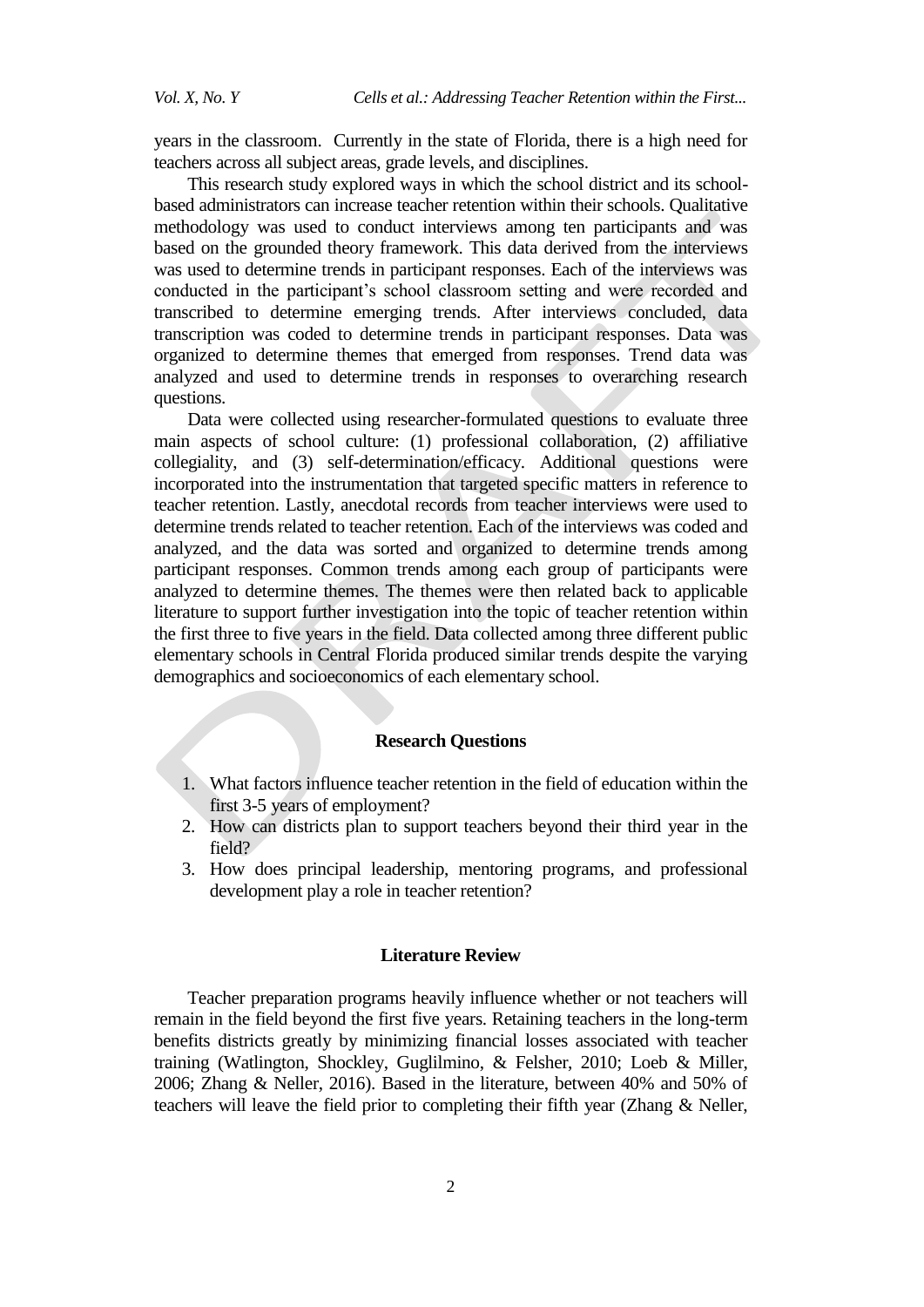2016). Avoiding these financial burdens and supporting teachers with retention beyond the first five years connects back to the district supports which are normally provided to teachers early on in their careers. Districts across the globe are promoting distributive leadership practices as a means to retain teachers and enhance effective pedagogy. School improvement efforts that connect to the implementation of distributive leadership practices are showing promising results in connection with teacher retention (Ross, Lutfi, & Hope, 2016; Sulit & Davidson, 2020; Torrance, 2013).

## **Distributed and Shared Leadership**

Shared leadership practices have shown to promote much success among retaining and growing highly effective teachers. Schools that implement a shared leadership approach with teachers have shown to increase student achievement as well as increase outcomes of teacher retention (Urick, 2020). The distributive leadership model promotes teacher autonomy and a level of capacity that motivates teachers through deliberate planning for principals to share leadership with teachers (Sulit & Davidson, 2020). The research has shown that distributive leadership may help to mitigate teacher attrition rates and save districts money on hiring (Sulit & Davidson, 2020). Based on interviews with teachers, Sulit and Davidson (2020) found that distributive leadership practices helped to increase a sense of connectedness among teachers and their colleagues. Distributive leadership creates a sense of endless possibilities for ensuring an organizational balance and flow between instructional staff and administration and confirm the notion that no single individual can effectively lead in the absence of collaboration. In today's most productive school environments, a distributive leadership model has shown great success through identifying teacher leaders and promotes a shared interest in the work that needs to be accomplished in the form of shared responsibility to increase student achievement (Sulit & Davidson, 2020).

Schools that promote distributive leadership practices are experiencing higher teacher retention rates due to increased teacher job satisfaction. The connection established between the principal and all members of the organization creates a system for improvement in which high levels of collaboration and value are given to all stakeholders (Arrowsmith, 2007; Sulit & Davidson, 2020).

#### **Principal Leadership and Influence**

A large influencer in the quest to retain teachers beyond three to five years is the perceptions teachers have of their school leadership (Sulit & Davidson, 2020). Teacher perception of their administration is a strong prediction of whether or not teachers will remain in the field (Arrowsmith, 2007). An overarching theme woven within the literature is the connection between supportive leadership, collaborative structures, resources, and environment. Each of these elements supersedes teacher need for higher pay (Allegretto & Mishel, 2016; Hanushek, 2007; Zhang & Neller, 2016).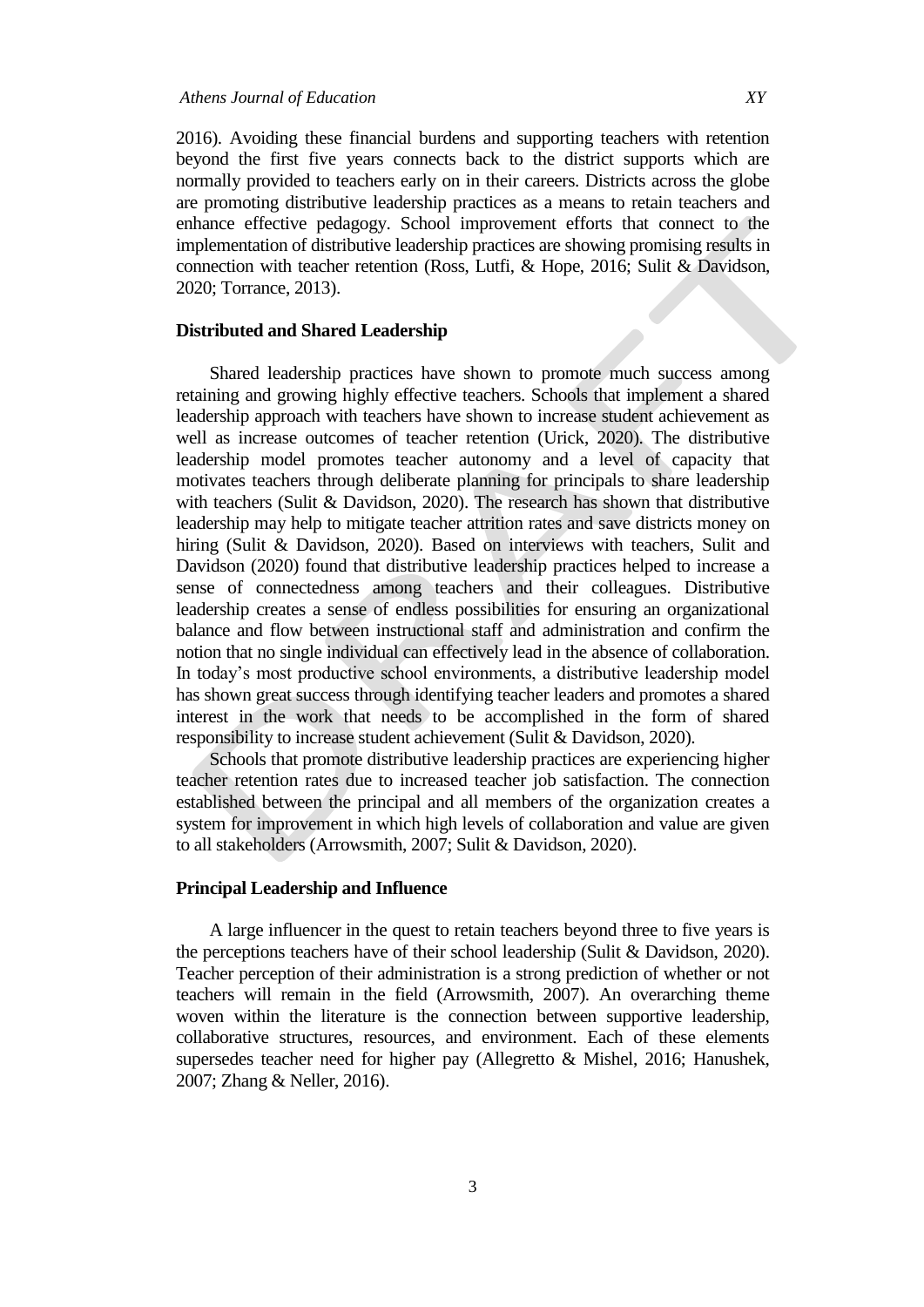Leadership success in connection with teacher retention is examined through the traits of the school leader. Principals that focused on an employee-centered approach rather than a product-oriented approach have shown positive results in retaining teachers. Leaders that involve teachers in the decision-making processes experience a greater sense of employee satisfaction that is evidenced though positive student achievement outcomes.

School leadership practices have an undeniable influence on teacher retention. Teachers that feel supported, have the resources they need, and an understanding of the reasoning behind school improvement efforts are more likely to experience feelings of satisfaction. Studies have determined that when teachers feel supported by their administration, they are likely to stay in the field (Urick, 2020). Principal influence on their staff is a primary indicator of whether or not teachers will commit to the profession in the long term. One proposed dilemma is that principals fail to acknowledge their very best teachers and motivate them to stay (Sawchuck, 2012). There is also research that focuses heavily on styles of leadership and the influence they have on teacher retention (Urick, 2020). Three specific attributes are used to describe effective school principals. They implement effective management practices and organization of the school, build teacher capacity, and have a knowledge of content and pedagogy. "The connection between teacher instructional practices and principal support on a day-to-day basis weighs heavily on teacher satisfaction and ultimate retention" (Urick, 2020, p. 4).

# **Retention and Hard to Staff Schools**

Another aspect to examine is the teacher attrition rates in hard to staff schools. Teachers leave the field within their first three to five years for a variety of reasons. Some contributing factors to teacher attrition in lower performing schools are lack of principal capacity, weak organizational structures, student discipline, overwhelming district expectations, and insufficient salary structures (Holmes, Parker, & Gibson, 2019; Horng, 2005; Opfer, 2011). This is especially true in urban environments, which require dedicated and motivated teachers and administrators to lead.

High levels of organizational management are critical for teacher success and student outcomes (Holmes, Parker, & Gibson, 2019). There is an argument that if structures for organization in hard to staff schools are weak, all stakeholder groups are negatively impacted. Administrators that lead hard to staff schools and promote teacher goal setting, mentoring support, actionable feedback, recognition, and promoting collegiality have had a higher success rate at retaining teachers (Holmes, Parker, & Gibson, 2019). Additionally, culturally responsive teaching practices and professional development opportunities enable teachers to move away from traditional methods and support their students in a culturally rich environment (Burnham, 2020). Educational leaders that provide their teachers with the support and professional development needed to meet the needs of unique learners will experience higher teacher satisfaction rates and increases in student achievement.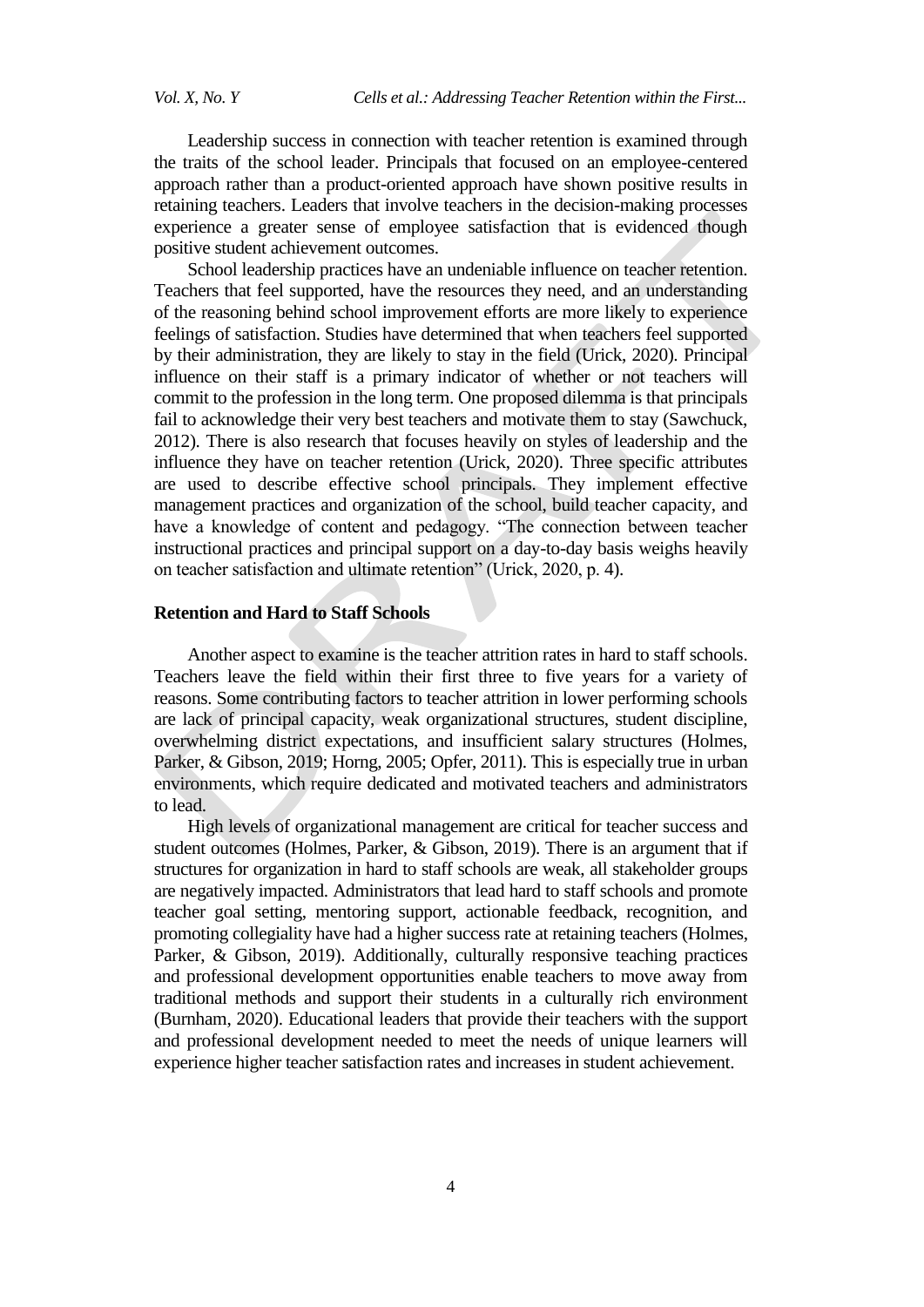#### **Mentoring**

Districts provide teachers with induction at the onset of their career through the first two to three years. Teacher attrition within the first five years is at its highest among teachers under thirty years of age (Butler, 2018). It takes new teachers three to seven years to become effective practitioners. Many teachers complete the mentoring and induction process through their districts, but still require additional differentiated support based on their level of expertise. Additional guidance and collaboration through the support of a veteran teacher has shown to increase teacher retention. To take it a step further, teaching experience is divided into three experience levels; early career stage, mid-career stage, and late career stage (Bressman, Winter, & Effron, 2018). The literature suggests that although each stage is a progression, each unique individual progresses toward effective practice at different levels. There are many benefits to providing continual support to educators beyond their early years. Teachers continue to develop their expertise at any stage; they feel the support of their colleagues in a safe environment, and they become more deliberate in their instructional planning and practice (Bressman, Winter, & Effron, 2018).

Increased demands and time constraints lead teachers to burnout and ultimately increased attrition rates. The research suggests that there is a strong connection between workload, time constraints, and teacher exhaustion due to high demands and unrealistic expectations. There is a clear connection between teachers leaving the field at higher rates to stress and burnout in the profession (Skaalvik & Skaalvik, 2017, p. 3). The strong association between deadlines and emotional exhaustion suggests that teachers are at risk for developing symptoms of burnout. It is important that school leaders develop a plan for instructional planning and delivery at school through collaborative means. In addition, leaders must effectively communicate to teachers that planning for instruction is critical but within reasonable demands (Skaalvik & Skaalvik, 2017, p. 7). The research states that teachers experience higher satisfaction rates and lower levels of burnout when given time to plan and collaborate with their peers.

## **Summary and Synopsis of Literature**

Teacher retention has been an ongoing topic for debate over the last several decades. Specific factors, both internal and external, can contribute to teacher retention within the first three to five years. This study examines factors such as principal leadership, professional development, and mentoring programs and any potential connections to teacher retention and attrition. This study attempted to understand why teachers leave the teaching profession in the first three to five years and aims to make suggestions as to how to better retain teachers during this period.

According to Sulit and Davidson (2020), retention weighs heavily on the perceptions that teachers have of their supervisors' leadership practices and can have an impact on whether or not a teacher decides to remain in the field. Distributive leadership practices present an inclusive approach to leadership in a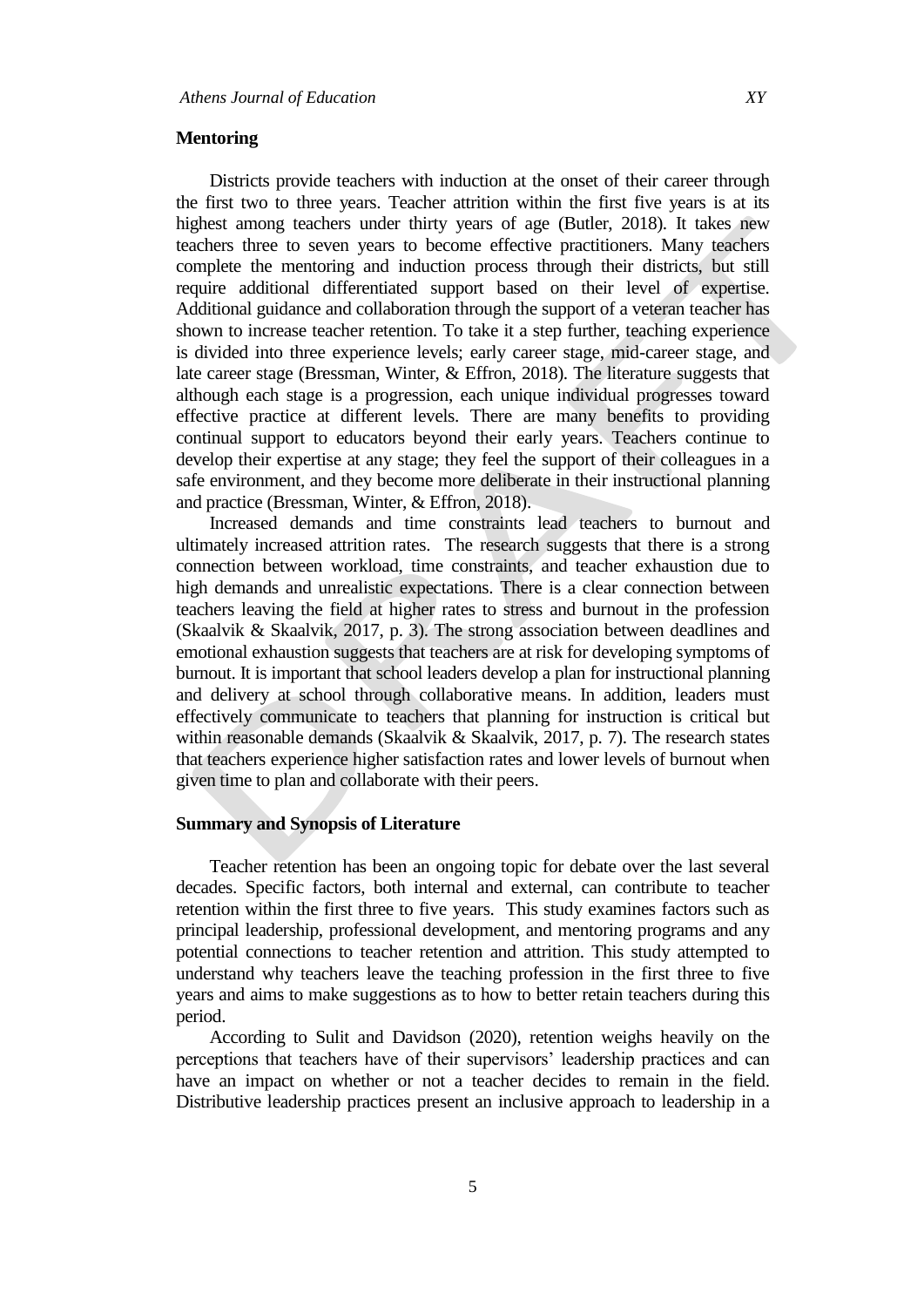way that is shared, creating and promoting a sense of shared responsibility between teachers and leaders, potentially leading to better school improvement outcomes. It can be assumed that because teacher retention issues seem to become a problem in the first three to five years (Hughes, 2012; Perrachione, Rosser, & Petersen, 2008; Rockoff, 2008; Zhang & Zeller, 2016), that the research conducted in this study will only further exemplify the connection between teacher support and retention.

Reitman and Karge (2019) argue that higher retention rates are directly connected with support in the early years in certain activities, such as training in lesson planning, cultural diversity and differentiated instruction. These trainings focused on by the authors were considered in service trainings that teachers receive early within the individuals' career as a dominant variable for decisions to stay in the field. Teachers that have received the training in these areas were more likely to remain in the field past the three to five year mark.

Lastly, this study examined the impact that effective mentoring programs have on teacher retention. Novice teachers that have the ability to work with and observe more experienced teachers through common planning and instructional rounds are likely to feel more satisfaction due to the collaborative working and learning environment (Shuls & Flores, 2020). This study seeks to uncover key information on how teachers within year's three to five feel that mentoring programs have affected their ability to persist in the profession.

## **Methodology**

The teachers that participated in this study are within their first three to five years in the field and represent three different elementary schools with varying demographics in a large Central Florida school district. Each of the school settings differ in terms of socioeconomics, overall school performance, and demographics. One out of the three schools showed significant disparity in terms of socioeconomics. The other two schools illustrated in the study showed similar socioeconomic data. Each of the three schools have a high population of English Language learners. Additionally, all schools surveyed have a Hispanic population that is greater than sixty percent. The community and parent involvement at each of the schools varied based on the location. The teachers at each of the school sites are referred to throughout the research study as subjects A-J to preserve anonymity. The participants engaged in structured interviews and answered specific questions developed by the researcher prior to the start of data collection. Using grounded theory enabled participants to share perspectives on their personal experiences through a holistic lens. The qualitative data gathered throughout the study supports the generation of new ideas based on individual participant's responses. The responses gathered provided rich descriptions about each participant's perspectives on factors that influence teacher retention.

This study seeks to understand factors that influence teacher retention in the first three to five years. The three research questions listed in the previous section will guide the study through structured interviews to support findings and common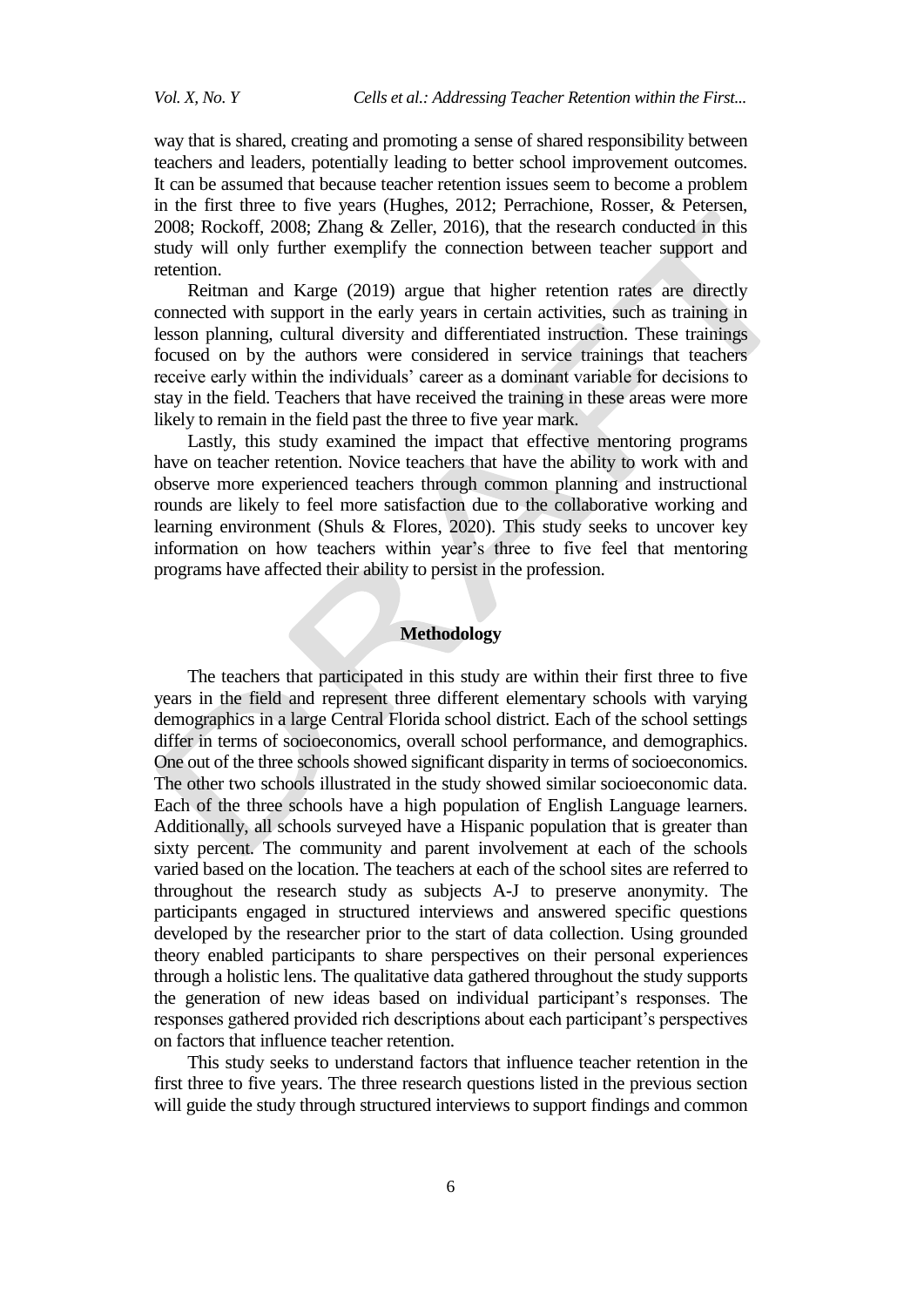trends in the participant's answers. In order to collect sufficient qualitative data,

the research methodology seeks to develop a deeper understanding of teacher attrition based on principal leadership, mentoring relationships, and professional development opportunities. Participants engage in structured interviews that induce specific information regarding teacher retention in relation to their current experiences and perspectives. This qualitative methodology guides the process of gaining a deeper understanding of participants' perspective on the topic. "The goal of grounded theory research is not to begin with a theory and then set out to collect data that proves it; the goal is to begin with a particular phenomenon in mind and permit those aspects that are relevant to the phenomenon to emerge during the study" (Mertler, 2021, p. 82).

The grounded theory approach seeks to answer the research questions by providing a naturalistic approach with interviews conducted in the subjects' familiar setting. "Grounded theory methods are suitable for studying individual processes, interpersonal relations, and reciprocal effects between individuals and larger social processes" (Charmaz, 1996, p. 28). The interviews conducted produced comparative data to analyze and develop further insight into factors that cause teachers to leave the field of education within the first three to five years; "these methods are useful for studying typical social psychological topics such as motivation, personal experience, emotions, identity, attraction, prejudice, and interpersonal co-operation and conflict" (Charmaz, 1996, p. 29).

Grounded theory is the most suitable framework for this study because participants have the ability to share specific perspectives in relation to each to the three research questions. The interview process aims to compile, code, and compare data based on each of the research questions. The interviews and associated questions lend themselves to analysis and synthesis of the data collected through the interview process. Further exploration of the questions and participant reflection provides a comparison to current theories that exist regarding teacher retention. Additionally, the study aims to enhance the understanding by comparing emerging themes among participants. Grounded theory provides a framework to collect and continually analyze the data; "Data are collected and analyzed, and a theory is proposed; more data are collected and analyzed, and the theory revised; data continue to be collected and analyzed, and the theory continues to be developed until a point of saturation is reached" (Mertler, 2021, p. 82).

The participants provide insight based on the research questions to gather information that provides holistic data. The grounded theory methodology does not seek to prove a current theory. "The term grounded theory reflects the way that the explanation or theory which emerges from the research is grounded or justified in the data collected" (Harris, 2014, p. 3). The goal for this study is to uncover the social and psychological factors that influence teachers to remain in the field beyond their third through fifth years. All schools and names of participants have been blinded with pseudonyms to protect the identity of both the schools and the teachers.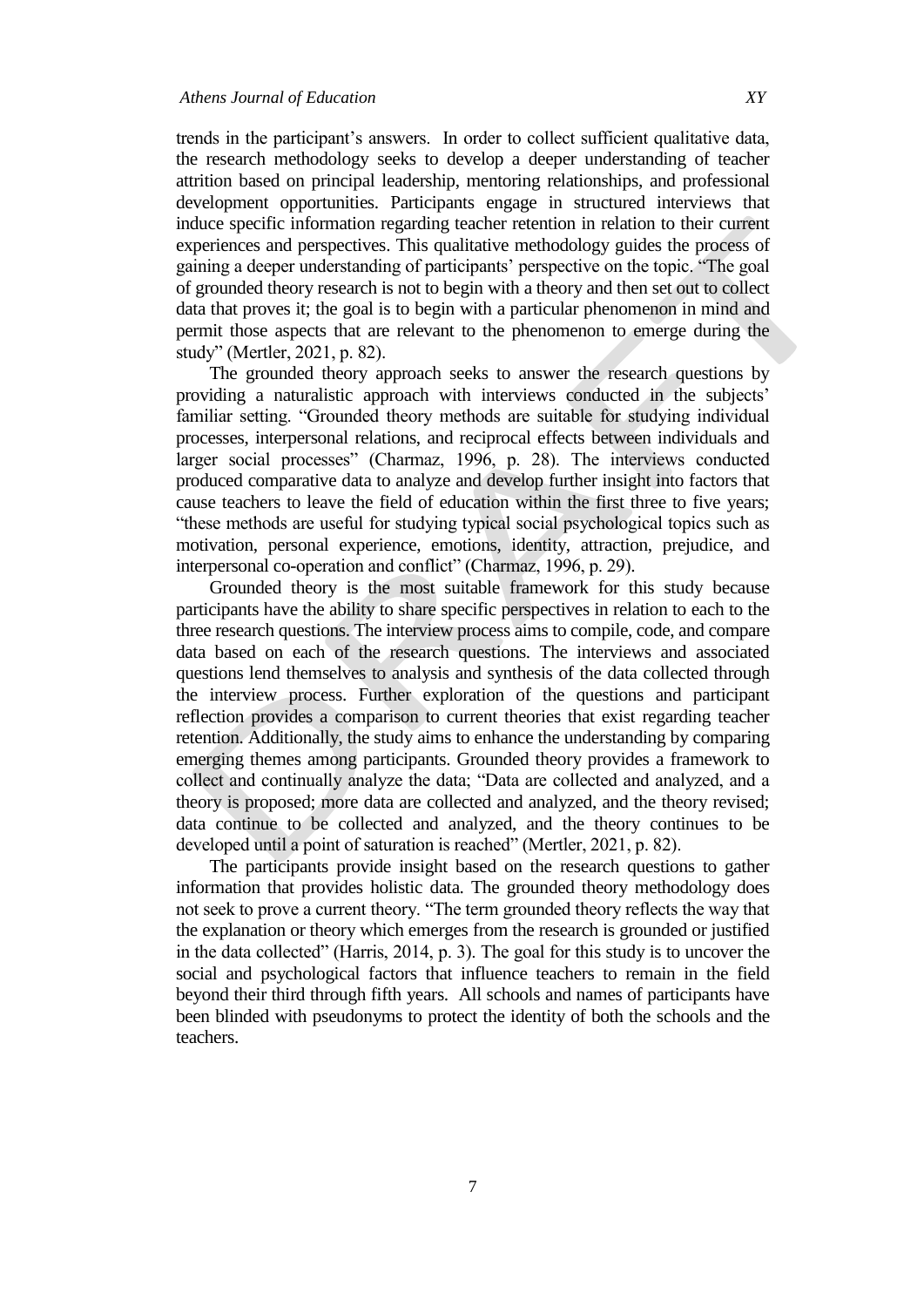#### **Justification of Methodology**

Qualitative methodology selected for this study is appropriate because the purpose of the study is to gather holistic information derived from perspectives of participants. The data from the interviews were gathered and coded to determine common trends in responses to interview questions. While this study could have been examined using a mixed methods approach, utilizing both qualitative and quantitative data, or a quantitative approach tracking teachers from their initial year through their separation year, this methodology best fit the research questions because it provided new insights based on participant responses and unique perspectives. Table 1 provides school demographic and subgroup data, and Table 2 provides demographic information regarding the study participants.

#### **Participants**

| <b>School</b>                  | <b>Enrollment</b> | <b>Hispanic</b> | White | <b>Black</b> | Asian | <b>Multiple</b> | ESE   | ELL   | <b>FRL</b> |
|--------------------------------|-------------------|-----------------|-------|--------------|-------|-----------------|-------|-------|------------|
| Somerset<br>Elementary         | 1011              | 61.0%           | 22.5% | 6.9%         | 7.2%  | 2.4%            | 12.0% | 26.0% | 38.0%      |
| Edison<br>Elementary           | 617               | 62.4%           | 16.7% | 15.5%        | 1.8%  | 3.7%            | 14.0% | 31.0% | 60.0%      |
| Highland<br>Park<br>Elementary | 830               | 78.2%           | 4.3%  | 14.1%        | 2.0%  | 1.1%            | 15.7% | 29.2% | 99.4%      |

*Table 1.* School Demographic and Subgroup Data

| <b>School</b>                      | <b>Participant</b> | <b>Years of</b><br><b>Experience</b> | <b>Gender</b> | Race     | Grade<br><b>Taught</b> |  |
|------------------------------------|--------------------|--------------------------------------|---------------|----------|------------------------|--|
| Somerset Elementary                | A                  | 5                                    | Female        | White    | 3                      |  |
| <b>Somerset Elementary</b>         | B                  | 3                                    | Female        | Hispanic | $\overline{c}$         |  |
| <b>Somerset Elementary</b>         | C                  | 5                                    | Female        | White    |                        |  |
| <b>Somerset Elementary</b>         | D                  | 4                                    | Female        | White    | 4                      |  |
| <b>Edison Elementary</b>           | E                  | 4                                    | Female        | Hispanic | $ASD K-2$              |  |
| <b>Edison Elementary</b>           | F                  | 3                                    | Female        | White    | 5                      |  |
| <b>Highland Park</b><br>Elementary | G                  | 4                                    | Female        | Hispanic | 4                      |  |
| <b>Highland Park</b><br>Elementary | H                  | 3                                    | Female        | White    | 3                      |  |
| <b>Highland Park</b><br>Elementary | I                  | 3                                    | Female        | Multi    | 3                      |  |
| <b>Highland Park</b><br>Elementary | J                  | 5                                    | Female        | White    | 3                      |  |

Ten participants were chosen for this study across a Central Florida School District that were within the first three to five years of the teaching profession. The participants were referred to as a letter A-O throughout the study to preserve anonymity. This study examined three schools with varying demographics, and to protect the privacy of the schools and participants, the school names are not real. The school names used for the study are Somerset Elementary School, Edison Elementary School, and Highland Park Elementary. Each of the participants taught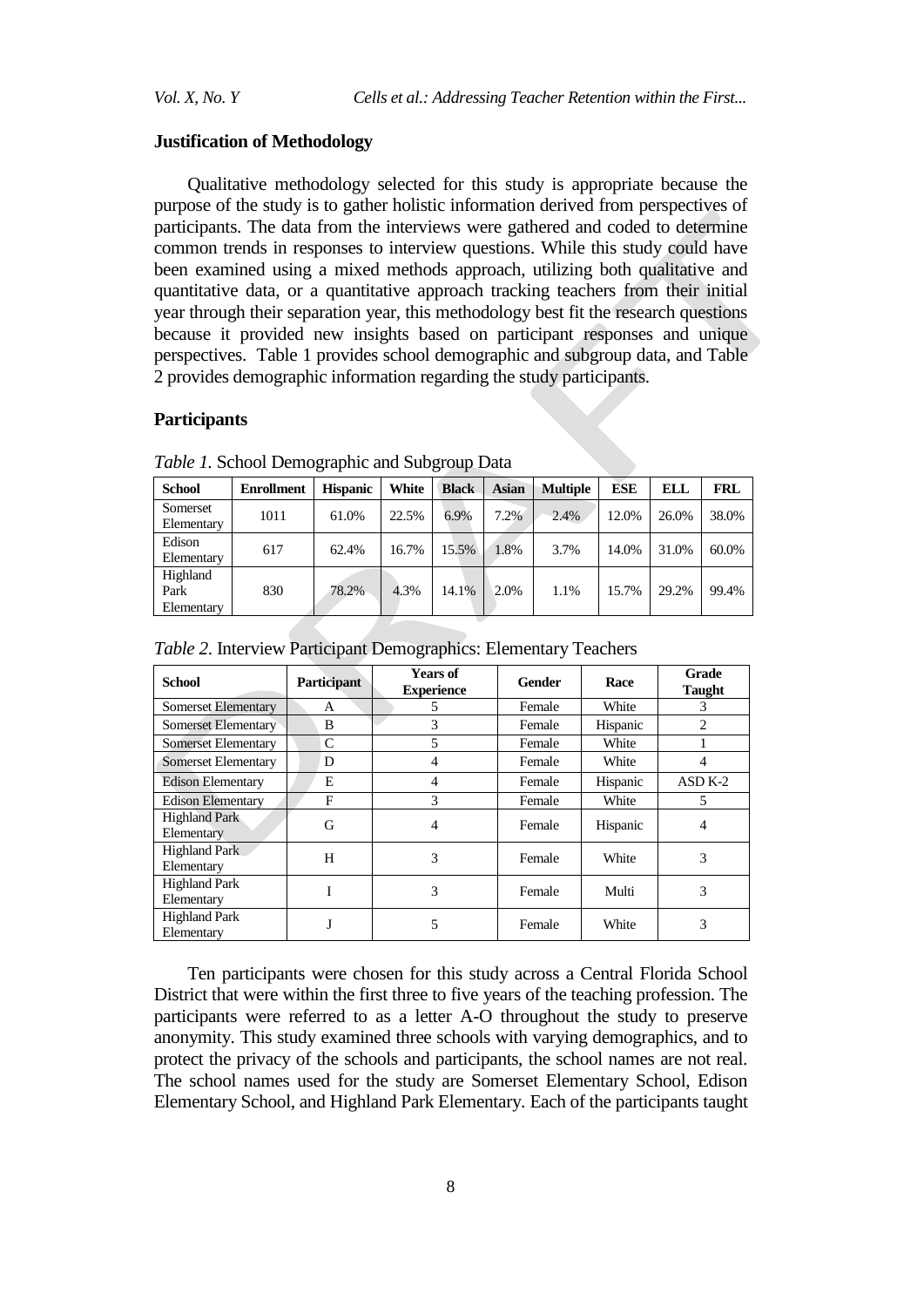at different elementary schools (kindergarten through fifth grade) with varying demographics and socioeconomic status across a large Central Florida School District. Participants were called to the study through the support of their current building level principals. Each school that participated designated a point of contact to support recruitment of participants for the study. Of the ten participants interviewed, five were Caucasian, four were Hispanic, and one was Multiracial. Three teachers interviewed were third grade teachers, three were fourth grade teachers, one teaches in a self-contained Autistic Spectrum Disorder classroom, one teaches first grade, one teaches second grade and one teaches fifth grade.

As indicated in Table 1, the demographics of the three schools are as follows; Somerset Elementary School (2019 data) has a school enrollment of 1011 students with 61% being Hispanic, 22.5% white, 6.9% Black, 7.2% Asian, and 2.4% multiple. Thirty eight percent (38%) of students receive free and reduced lunch (FRL), 26% of students being English Language Learners (ELL) and 12% of students receiving Exceptional Student Education services (ESE). Somerset Elementary has maintained a school grade of "A" from the Florida Department of Education every year since its opening in 2015.

Edison Elementary (2019 data) has a school enrollment of 617 with 62.4% Hispanic, 16.7% white, 15.5% black, 1.8% Asian, 3.7% multiple. Sixty percent (60%) of students receive free and reduced lunch (FRL), 31% of students being English Language Learners (ELL) and 14% of students receiving Exceptional Student Education services (ESE). Edison Elementary school has a school rating of "B" based on the Florida Department of Education for the 2019-2020 school year. Due to the lack of FSA data for the 2020-2021 school year, Edison Elementary is a corrective program school based on their school-wide 2020-2021 iReady data. As a corrective programs school, Edison Elementary receives additional supports from the curriculum and instruction department at the district.

Highland Park Elementary School has 830 students. The school demographics are 78.2 % Hispanic, 4.3% white, 14.1% black, 2% Asian, 1.1% multiple. Within these demographics, Highland Park Elementary has an ELL population of 29.2% and an ESE population of 15.7%. The school has a free and reduced lunch rate of 99.4% and all students receive free meals. Highland Park has been under district supervision and received a "C" school grade for the 2019-2020 school year.

#### **Procedures**

Participants met with the interviewer for a thirty-minute session. Interviews were conducted face-to-face, and also through telecommunication means (Zoom, Skype, FaceTime, due to COVID-19). During the session, participants answered ten questions (See Appendix A). Each participant interview was recorded, and the recordings were transcribed and coded to determine trends in data. After codes were established and trends emerged, data were organized in a way to determine commonalities among answers of the participants. Common themes in answers helped to drive the organization of data collected. After data were analyzed, information was synthesized to create a picture that supports strong evidence that ties directly to the related literature.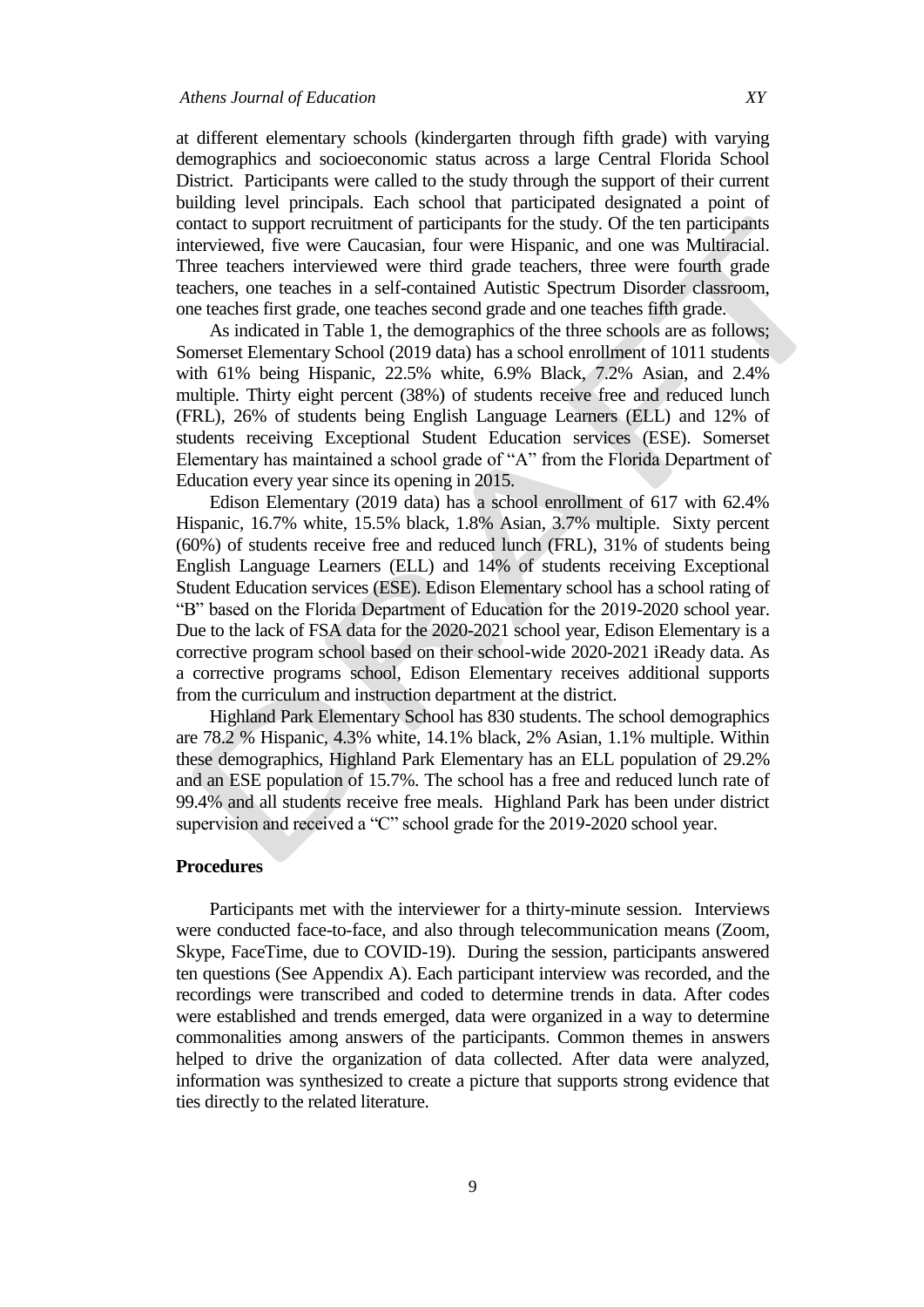#### **Results**

**Research Question 1**: What factors influence teacher retention in the field of education within the first 3-5 years of employment?

Qualitative interviews conducted began with questions to gauge the factors that influenced participants to become teachers. The first question focused on factors that influenced participants to become teachers. Out of  $(n = 10)$  participants, four shared that teaching was a second career, three participants were influenced by family members that maintained long term careers in education, two participants were influenced by a childhood teacher, and one shared that they always wanted to be a teacher ever since they were a young child. Participants shared that each day when they travel to work, they look forward to three very specific occurrences. All participants shared that they look forward to seeing their students and planning for an engaging day of learning. Teacher H from Somerset Elementary shared that, "I look forward to two things on my way to work. I definitely look forward to seeing my students and just seeing them every single day; that is the main reason. I also love my job and how I get to interact with my colleagues and peers." Additionally, six participants shared that they look forward to seeing their colleagues. Teacher H further stated, "A big second factor is my co-workers. They play a huge role in the work environment so when you work with really great people, it makes work a lot easier to come to." Farber (2011) states that teachers need time to collaborate, problem solve, and share successes on a regular basis. Teacher E from Somerset Elementary elaborated on this point; "I've got a good set of friends here at Somerset Elementary that are really like my support system, so having then day in and day out and coming to work knowing I've got them is huge for me." The research and interviews by participants suggest that creating a collaborative environment and a welcoming school culture may positively affect long-term teacher retention.

The topic of principal leadership produced multiple layers of responses from participants. Participant E, an Autistic Spectrum Disorder teacher in a self-contained classroom from Somerset Elementary school shared that, "Administration could support me more. I mean, there is a lack of support for ESE teachers. I noticed that I received more support when I was a Kindergarten teacher. I mean, I've got a lot of kids, and not enough hands in my classroom." Participant F from Highland Park elementary shared that, "So far this year I have been really appreciative of my administration. To assist me better, I would say to have a once a month check in to see if anything could be improved upon." The principal's influence on their staff is a primary indicator of whether or not teachers will commit to the profession in the long term (Sawchuck, 2012). The research suggests that principal influence is a defining factor in teacher retention and enhanced levels of support for high needs classrooms may indicate greater retention in hard to staff classrooms and schools.

Qualitative interviews conducted regarding factors that influence teacher retention, showed student behavior as an influencing factor. Four participants shared that, "Behaviors in the classroom and the lack of support have contributed to daily challenges." Urick (2020) states, "School administrators and their leadership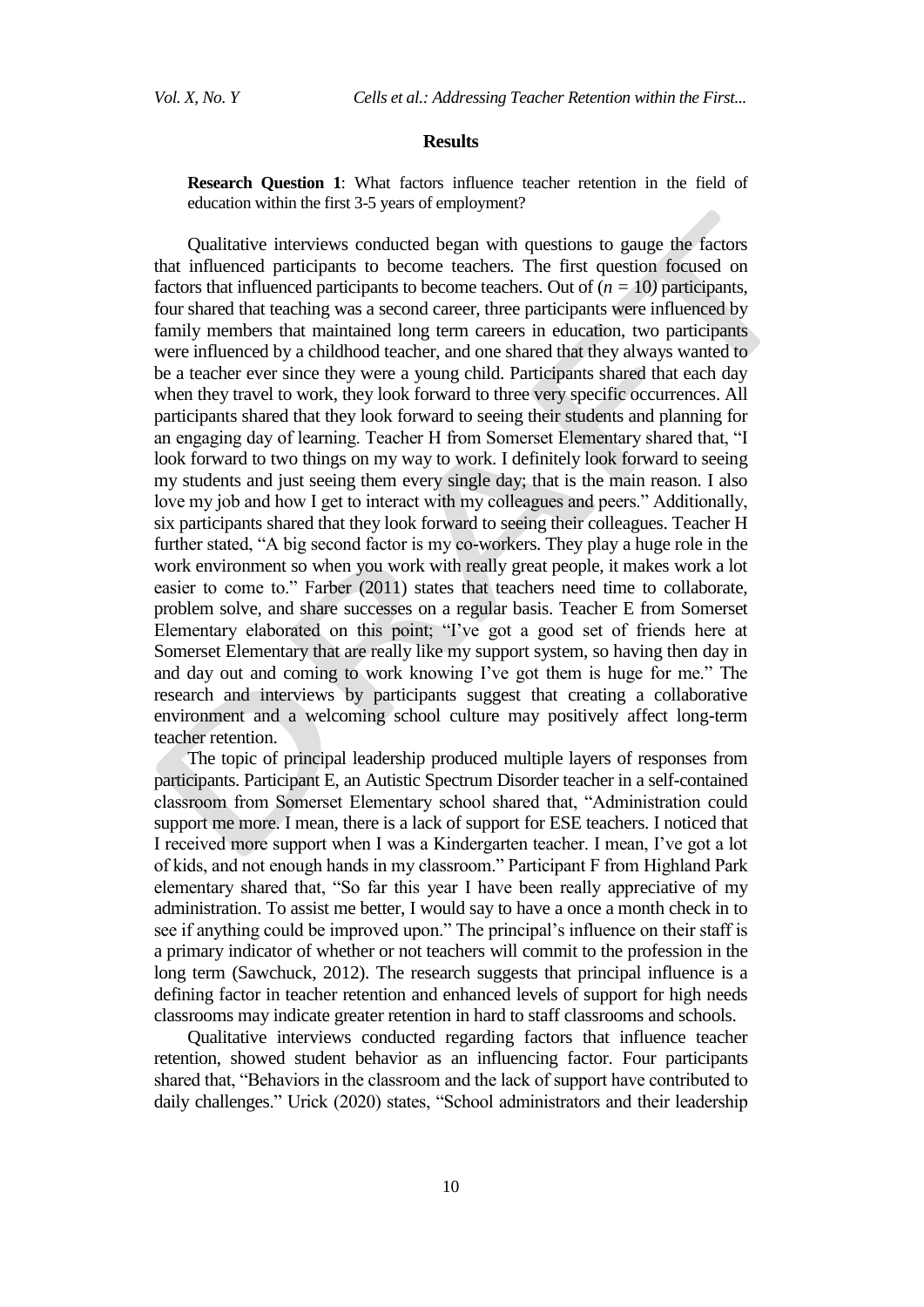practices have an undeniable influence on teacher retention. Teachers that feel supported, have the resources they need, and an understanding of the reasoning behind school improvement efforts are more likely to experience feelings of satisfaction." This finding may produce some evidence that leadership support through effective school structures and systems may increase teacher satisfaction.

Another important aspect to note as a trend among interviewees was the additional planning time provided by the district through ESSER (Elementary and Secondary School Emergency Relief) funding due to the COVID-19 pandemic. Teacher B from Highland Park Elementary shared, "They gave us additional planning days this year and every month we get the chance to sit down with our team and instructional coach to plan. During these planning days we are able to develop lessons for the next four to six weeks. These planning days helped me a whole lot." This finding may suggest that when additional planning time is provided for teachers, it could increase teacher satisfaction by providing time to complete required tasks. This is an important factor to highlight as Bankston  $(2019)$  states, "Often, this work is done in isolation, leading teachers to feel they are on their own when facing instructional challenges. School leaders can avoid this pitfall by building opportunities for collaboration into the staff meeting and professional development schedule. Teachers grow both in confidence and in skill when they are given the time to collaborate with their colleagues who teach the same content or students."

**Research Question 2**: How can districts plan to support teachers beyond their third year in the field?

Qualitative data collection from ten participant interviews *(n =10)* explored a variety of ways districts can plan to support teachers beyond their fifth year in the field. Three participants shared that they had been in a different school each year in the current school district. Teacher F from Highland Park Elementary shared that, "So far my biggest challenge has been going to a new school every year. I was unfortunately at the bottom of the totem pole and I wasn't re-appointed my first two years. Having to switch to a new school each year has been physically and mentally exhausting. The strain mentally of not knowing if you will have a job and having to get acquainted with a new staff year after year is challenging." This evidence may indicate that districts could examine other means for recalculation of instructional positions (i.e., evaluation versus seniority).

Two teachers shared that their instructional coaches had an impact on their progress as developing professionals. Teacher A from Edison Elementary shared, "I always appreciated the professional development support that I was offered as a new teacher. Our instructional coach was so helpful and would provide support by asking what I wanted to work on. She would offer to observe while I implemented strategies during a lesson." Sulit and Davidson (2020) suggests that distributive leadership practices may support teacher retention. Distributive leadership suggests that there is deliberate planning for sharing leadership that is communicated from the top down. "In the distributive leadership environment, teacher relationships, opportunities for decision-making, and support from colleagues are typical. This may increase teachers' organizational commitment and encourage them to remain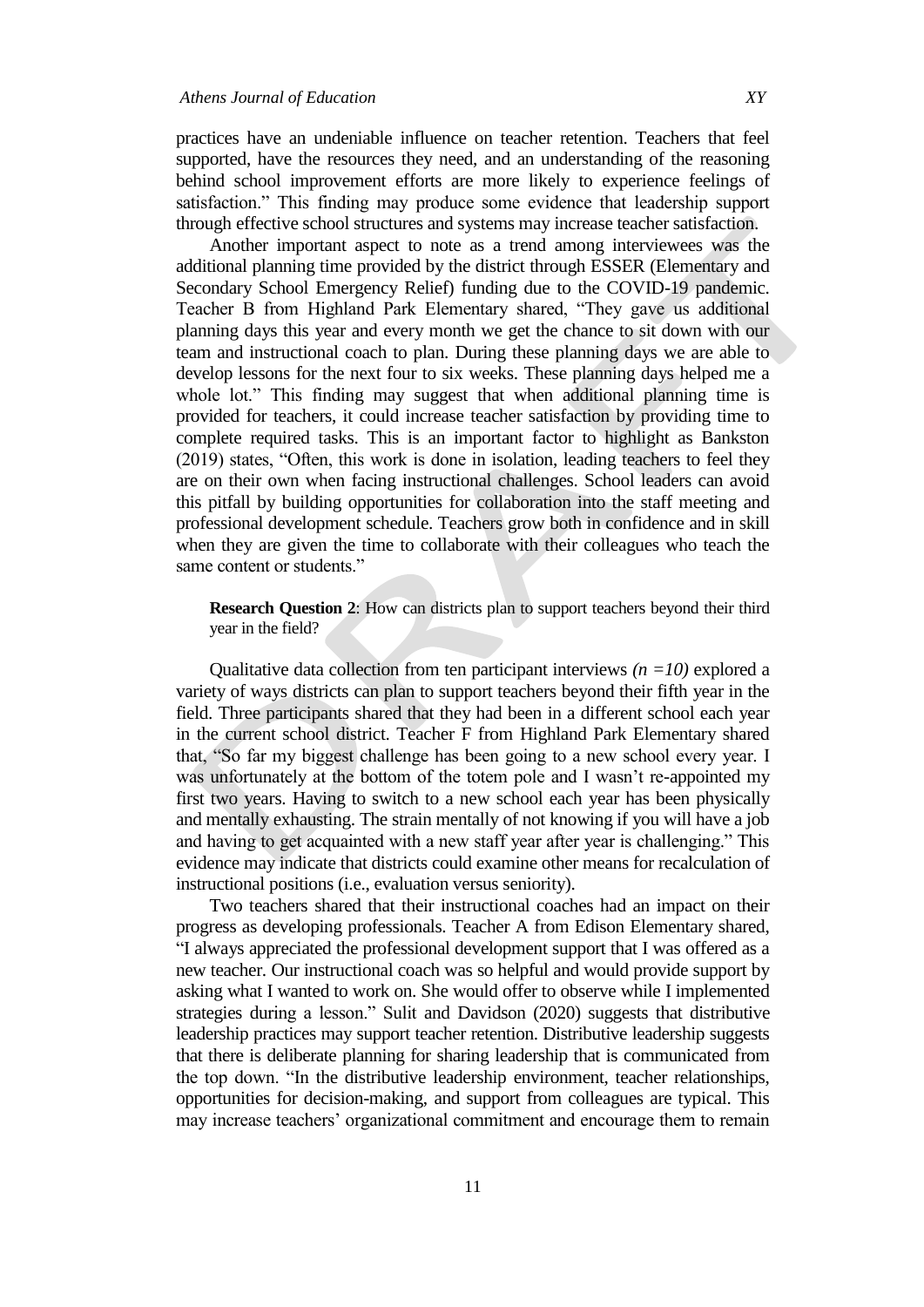in the classroom" (Sulit & Davidson, 2020, p. 9). This evidence may suggest that the distributed leadership approach could be a model that districts use to support building level principals in building capacity in their instructional staff.

Participants shared insight into individual growth plans and district procedures. Eight participants shared that the evaluation system met their professional learning needs where one felt that the evaluation system was a mere formality. When asked about feedback on evaluations, teachers shared that, they appreciated feedback to help improve their instructional practice. Teacher D from Highland Park Elementary shared that, "If I am not applying on a specific element, I receive feedback to help improve my practice. This helps me tremendously, as I am always learning." Teacher A from Somerset Elementary shared, "I've really enjoyed getting feedback on learning how to implement new strategies to help my students and to help improve my practice." When asked about professional growth plans, the forty percent of teachers shared that they did not feel it was beneficial. Teacher F from Edison Elementary shared, "I don't think it's beneficial. I get stressed out on whether or not I am going to implement the strategies incorrectly. It's hard to pick an element to focus on at the beginning of the year since you are just learning about your students." These interviews may provide some insight into the effectiveness of the overall evaluation system and its unique components (individual growth plans and the value participants found in each). This information may support districts in examining the current teacher evaluation systems to support school-based administrators in rolling out professional growth plans to teachers.

Overall, all of the participants agreed that district providing support through additional planning days proved to be extremely beneficial. Participants were asked about how their leadership could support them in balancing instruction with required compliance items. Teacher B from Edison Elementary shared that, "The district gave us additional planning days, this was extremely helpful. We were able to work with our coaches on lesson planning as well as complete required paperwork and accommodation logs." Teacher F from Highland Park Elementary shared that, "With the district providing the planning days, I think there are 5 this year, this really helped with planning and preparing materials needed for instruction. We meet three times a week and a lot of our time is taken for these kinds of things." The responses from participants may suggest that additional planning days for teachers may increase satisfaction by providing additional time to support the planning process.

**Research Question 3**: How does principal leadership, mentoring programs, and professional development play a role in teacher retention?

There is evidence that suggests that principal leadership is a key factor in the retention of teachers beyond their fifth year. "Several studies have found that strong principal leadership can promote teacher retention even in contexts where student and teacher characteristics predict that turnover is likely" (Player, Youngs, Perrone, & Grogan, 2017, p. 331). When participants were asked about professional development and mentoring programs, three participants shared that they needed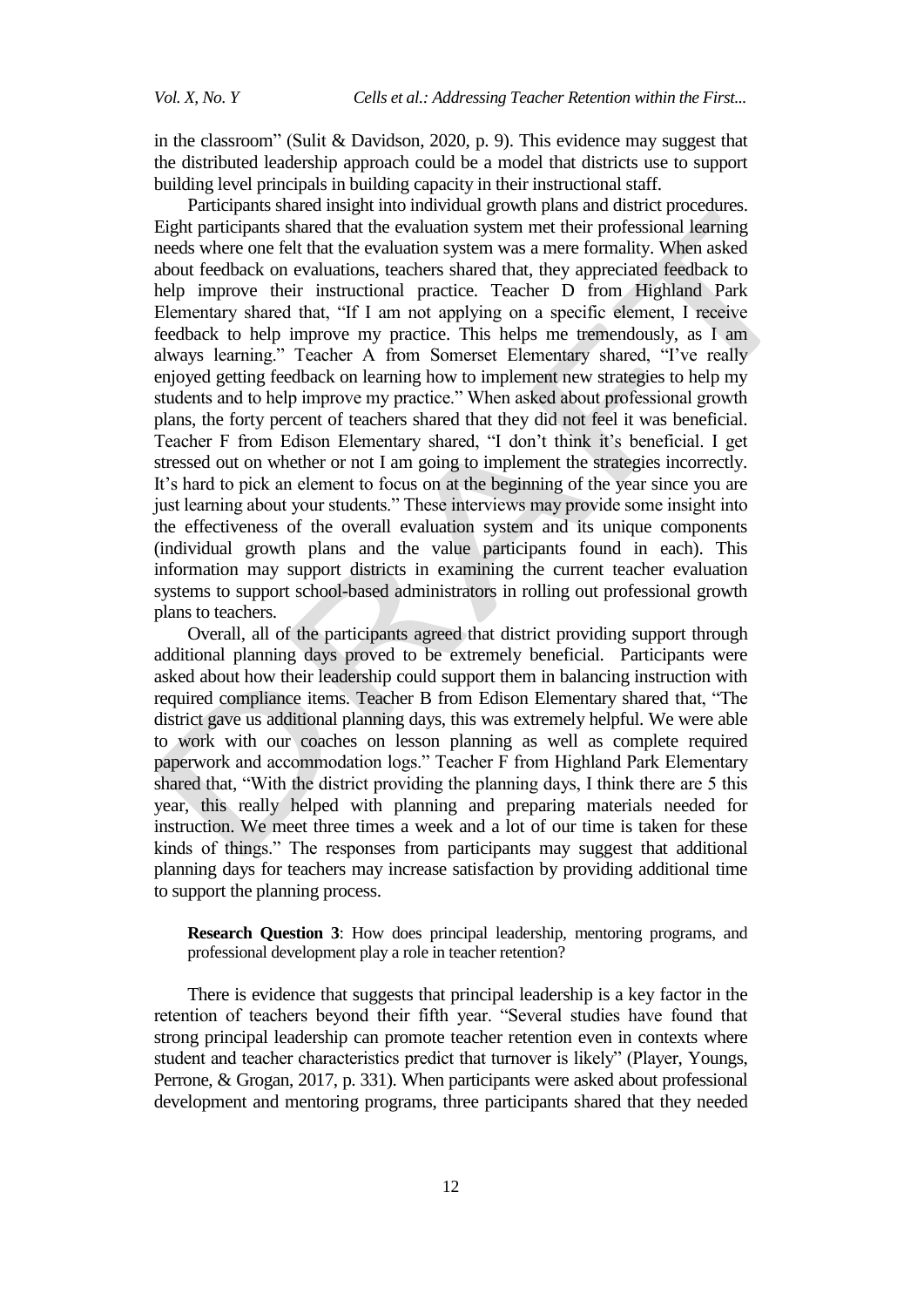additional mentoring in their third year of teaching. Teacher J from Edison Elementary shared, "By year three, the district does not offer mentoring support so it is up to the school. I felt I needed more support from a direct mentor even though technically I was not eligible at that point." This response leads the researchers to believe that teachers may need additional support by year three and beyond. Teacher attrition is a challenge in the education profession and is the highest among public school teachers with 3–5 years in the field (Phillips, 2015).

Thus, the purpose of mentoring is not only to pair an experienced teacher with a novice teacher for professional support but for necessary emotional support as well (Butler, 2018, p. 13). The research suggests that teachers may need additional support beyond their third year in the classroom, and this factor could determine long-term success in the field.

Participants shared that professional development was often district driven. Teacher E from Somerset Elementary pointed out that professional development, "was not really offered" outside of the district initiatives, and also felt that leadership did not really understand the need for additional trainings in areas of teacher interest. "I wanted to grow, not that my principal wouldn't want that, but did not send me to trainings more specific to my area. In a sense, I didn't feel supported." This response may suggest that professional development opportunities based on teacher interest could have an impact on overall teacher satisfaction and retention. According to Urick (2020), principals who prioritize the needs of their teachers and staff are more likely to retain their teachers. This information supports the finding and may provide some insight into how principals can connect the needs of their teachers back to the school's needs to determine the best avenues for continued support.

# **Conclusions**

Some conclusions derived from question one are that teachers have left other career paths in search of a more profound and rewarding career. Several of the participants are second career teachers and decided to pursue a career in education to help make an impact in the lives of children. Each participant shared that they look forward to seeing their children each day as they travel to work. Additionally, participants shared and are excited to engage students in productive work to help them succeed. Participants shared that the levels of support for ESE, ELL and students with behavioral needs was an area that was a challenge for them. In addition, participants shared that they often did not have time to complete compliance tasks. Lastly, participant responses shared a common trend that focusing on necessary and relevant school/ district initiatives would increase the overall satisfaction.

An important point to note was how new teachers can be empowered by their administration to collaborate and bring a new perspective. Several participants shared the importance of working on a team where administration and veteran teachers can recognize the important contributions of the novice teacher. Most of the participants shared that they see themselves in education as a teacher in the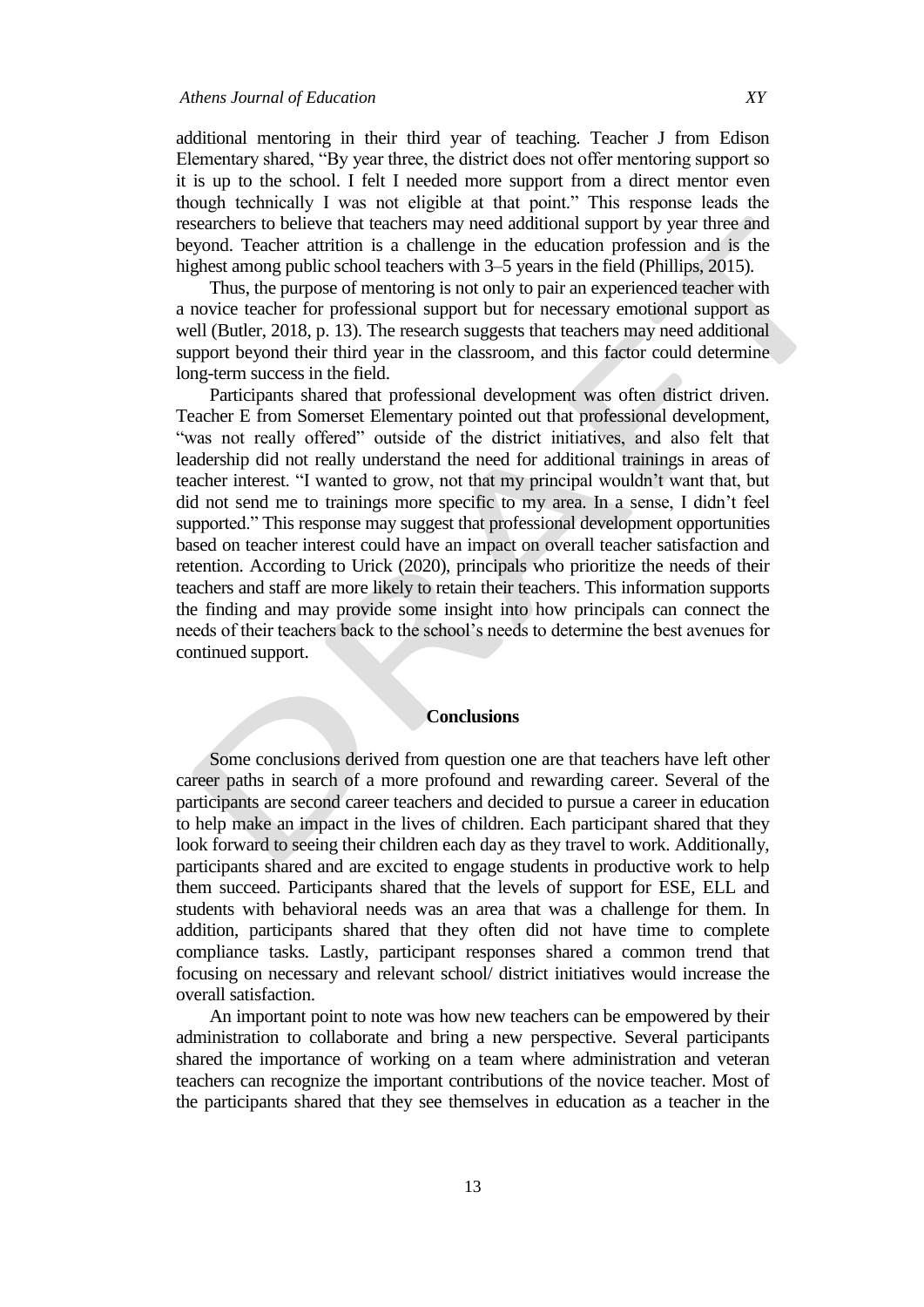classroom for the long haul, while other participants shared that they have interest in aspiring to leadership positions. One participant shared that she did not see herself in education for the long term. Some conclusions derived from these interviews are that about fifty percent of participants are likely to remain in the classroom while the other fifty percent are likely to pursue other avenues; in the field of education or not.

When examining the study, some of the emerging trends and conclusions centered teacher satisfaction on levels of school-based supports teachers receive. Two teachers shared that they wanted to be a teacher since they were very young, three teachers interviewed shared that they were influenced by educators within their families, and five teachers shared that they got into education as a second career. The research question was crafted to determine factors that influence teacher retention. Two common trends that were shared among most participants was the anticipation of seeing students and co-workers each day. Interview question one focused on what teachers look forward to each day when they come to work. Of the ten participants, nine of the teachers answered quickly with the response of their students. Participants shared that regardless of all the responsibilities they carried out daily, their students were the influencing factor for their remaining in their positions. Three of the teachers interviewed followed up with the levels of support that they received from colleagues as something they look forward to each day. Interview questions three though seven focused on how districts and building level principals can support teachers beyond the third year. Some responses that were seen as common trends centered on levels of support provided to teachers with student behaviors in the classroom. Participants shared that the need for additional support with student behaviors created challenges in the day-to-day operations of their classrooms. One conclusion that can be drawn from this data was the need for additional professional development in classroom management. Another important factor that was noted in the interviews was support for alternate route teachers in teaching English language learners and Exceptional Education students. Teacher B from Highland Park Elementary shared that, "Almost 85% of our students are Spanish or of Latin background, so I feel as a school that we need more ESOL support." As districts continue to onboard new teachers that are on alternate certification routes, consideration for the levels of support needed in classrooms is a factor for building level principals to consider.

When considering these factors, the larger picture may present specific state and national implications, "If the supply of highly qualified teachers were plentiful, we might feel no need to worry about turnover, even if it is high and costly. That is not the case currently. In most states, newspaper headlines and supporting data about the effects of shortages—especially in the fields of math and science, special education, and teachers of English learners—are commonplace. Data also show that shortages reach to other fields in the highest-need districts" (Carver-Thomas & Darling-Hammond, 2017, p. 49).

When considering the implications at the state and national levels, districts may need to refocus support plans for teacher retention by working with building level principals to help develop a distributive leadership model. This model may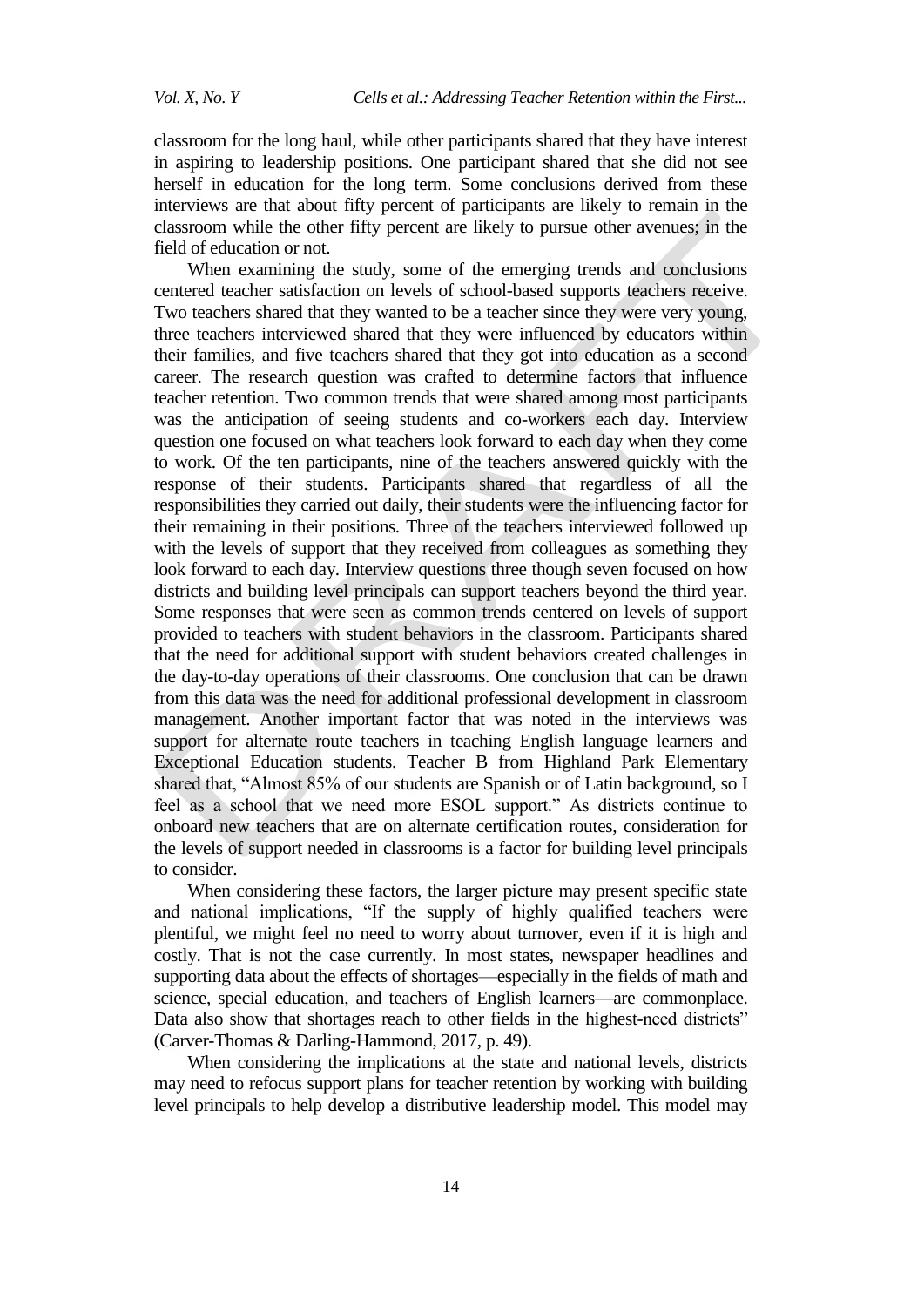increase teacher capacity through explicit training from staff and coaches on instructional strategies to support diverse learning needs. Additionally, distributive leadership benefits principals and school leaders in regards to the positive effects the practice may have on standardized test scores. "Distributed leadership may serve as a way to build relationships and trust in schools and be part of a comprehensive strategy to raise student test scores, but distributed leadership in isolation will likely not improve test scores (Pierro, 2020, p. 115). Some possible aspects to examine further is the connection between distributive leadership and a clear vision and mission from the school's principal. Other possible implications to explore are the leadership practices that drive the school culture, and how they positively affect faculty and staff. Additionally, providing faculty and staff with opportunities to lead and build relationships through leadership roles can prove to have a positive impact on district, state, and national school systems. Building level principals and districts that support the distributive leadership models must continue to examine how leaders create an environment that allows individuals the chance to contribute and lead within the institution (Pierro, 2020).

Research question two seeks to answer how districts can support teachers beyond their third year in the field. Within this large Central Florida School District, school-wide induction programs are available within the first three years of employment. Four participants agreed that there was a need for additional support beyond year three. When examining the number of participants that chose education as a second career, many of them shared their struggles with basic instructional strategies to support English Language Learners and behaviors in the classroom. Based on this information, second career teachers within their first three to five years may benefit from additional targeted professional development in the realm of instructional strategies and classroom management. "Most educators would argue that no teacher is an expert after just one year of teaching. In my district, in Robbinsville, New Jersey, we believe that novices should receive induction support throughout the four-year tenure process. This length of time provides new hires with opportunities to develop mastery experiences; engage in sustained, job-embedded professional development; cultivate relationships with other novices; receive non-evaluative feedback from administrators and peers; and acquire confidence" (Tew, 2018, p. 2). Possible implications for school districts statewide and nationally that adopt a multilayer induction program may see higher rates of teacher retention beyond three to five years. In this scenario, teachers are receiving additional professional development as they grow more confident in their practice. Tew (2018) argues that a multilayer induction program that consists of a four-year induction program rather than the traditional three year consumes more time and resources, but the long-term benefits should be the focus. "Though many novices have acknowledged that this program requires much more of a time commitment than a traditional model, they have also said that they felt invested in teaching and much more competent because of the strategies they had learned throughout the program (Tew, 2018, p. 4).

Another important aspect to note concerning district support is the amount of time teachers have to plan. Based on the interviews and associated literature, providing teachers with additional planning time to collaborate with colleagues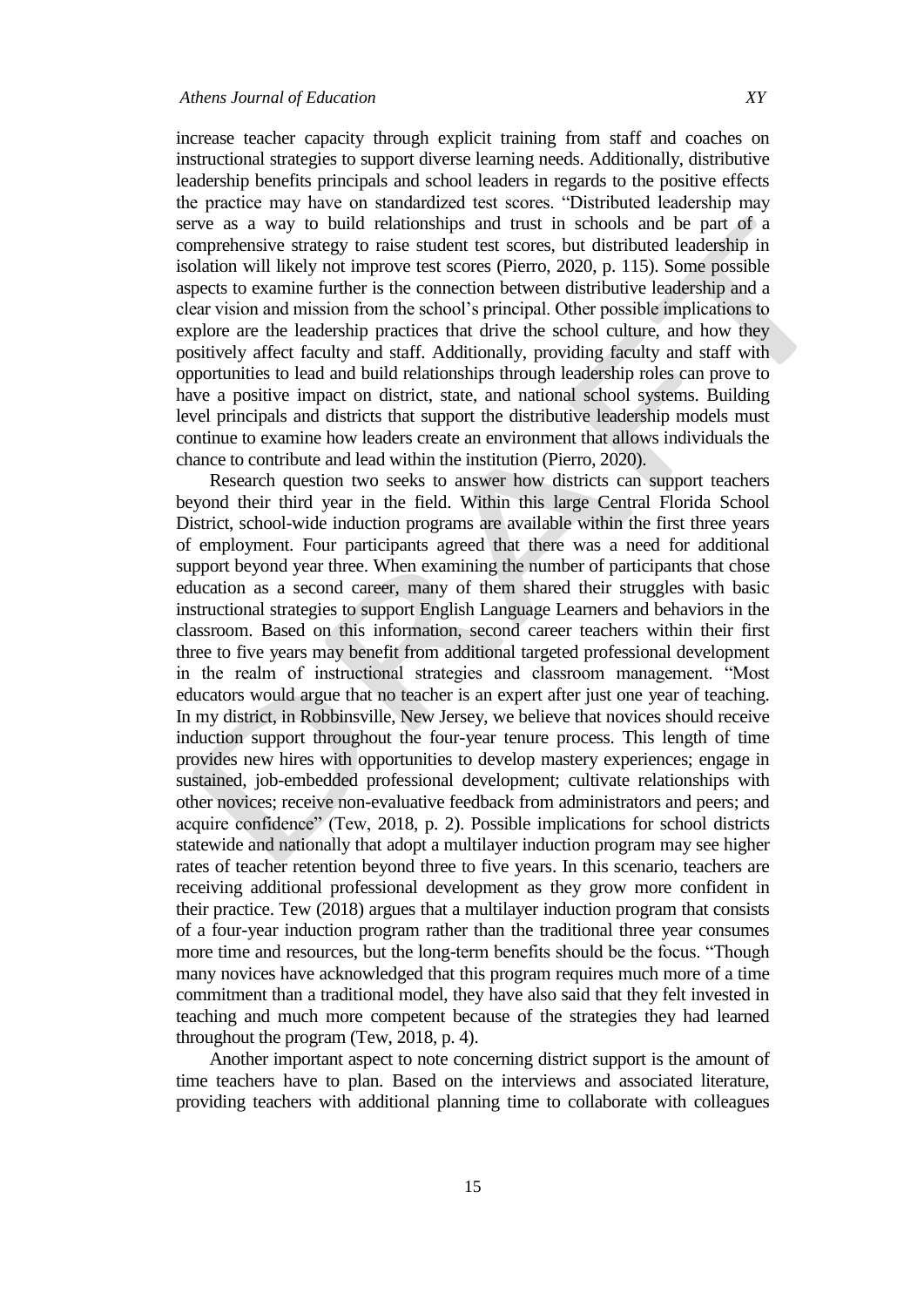may help to mitigate the challenges teachers are experiencing with other hinge points discussed in this study. Providing additional time for planning and collaboration may help the novice teacher to learn about proven strategies and systems that can be incorporated into their instruction. Further, additional time for collaboration with peers may increase morale among school staff. When looking at the implications at the state and national levels, additional dollars provided to teachers for planning and collaboration may serve as an incentive in retaining as well as recruiting new teachers. "A study published in 2007 found that, at that time, the costs to school districts of replacing a teacher who leaves in the early part of her career ranged from \$4,366 in a small rural district to nearly \$18,000 in a large urban district, at an estimated national cost of more than \$7 billion annually" (Kini & Podolsky, 2016, p. 29). This information suggests that is may be less costly to provide teachers with additional time rather than the replacement cost of a teacher in the early part of their career. Additionally, teacher-planning days have implications on student achievement. "Students benefit from teacher in-service days through improved instruction. If their teacher really learned something new that helped them grow, they will probably bring it into their classroom with excitement and vigor. Most teachers are in the profession because they really enjoy helping kids. When teachers are exposed to a resource that helps them do a better job meeting that goal, there is usually no hesitation in taking advantage of it right away (Capriola, 2019, p. 8). Another point to consider is how providing teachers with planning days throughout the school year provide them the time they need to develop creative and innovative lessons without the disruption of their day-to-day schedule (Capriola, 2019). Teachers benefit from additional planning by merely having time to think, create, and plan for innovative lessons to engage their students. Students benefit because they have the opportunity to be exposed to meaningful and well thought out lessons to help them reach their academic goals.

There are limitations to this study, only 10 participants were used due to their specific experience (three to five years) in three elementary schools in one school district in Central Florida. While this permitted for rigorous, in-depth qualitative interviews, information may not be directly generalizable for this study. Future directions may involve a larger sample size with additional teachers.

#### **Recommendations**

This study served to determine factors that influence teachers beyond their first three to five years in the field. Some points of recommendation based on the data provided by participants was geared toward more specific professional development based on teacher need, additional planning time, and support from administration with student behavior and instructional strategies.

The first recommendation is to provide teachers with additional time for collaboration. Based on the research findings, creating an environment that promotes collegiality and collaboration may have a positive impact on teacher retention. It is the recommendation that districts continue to provide funding and time to support teachers in this process of working together. Time continues to be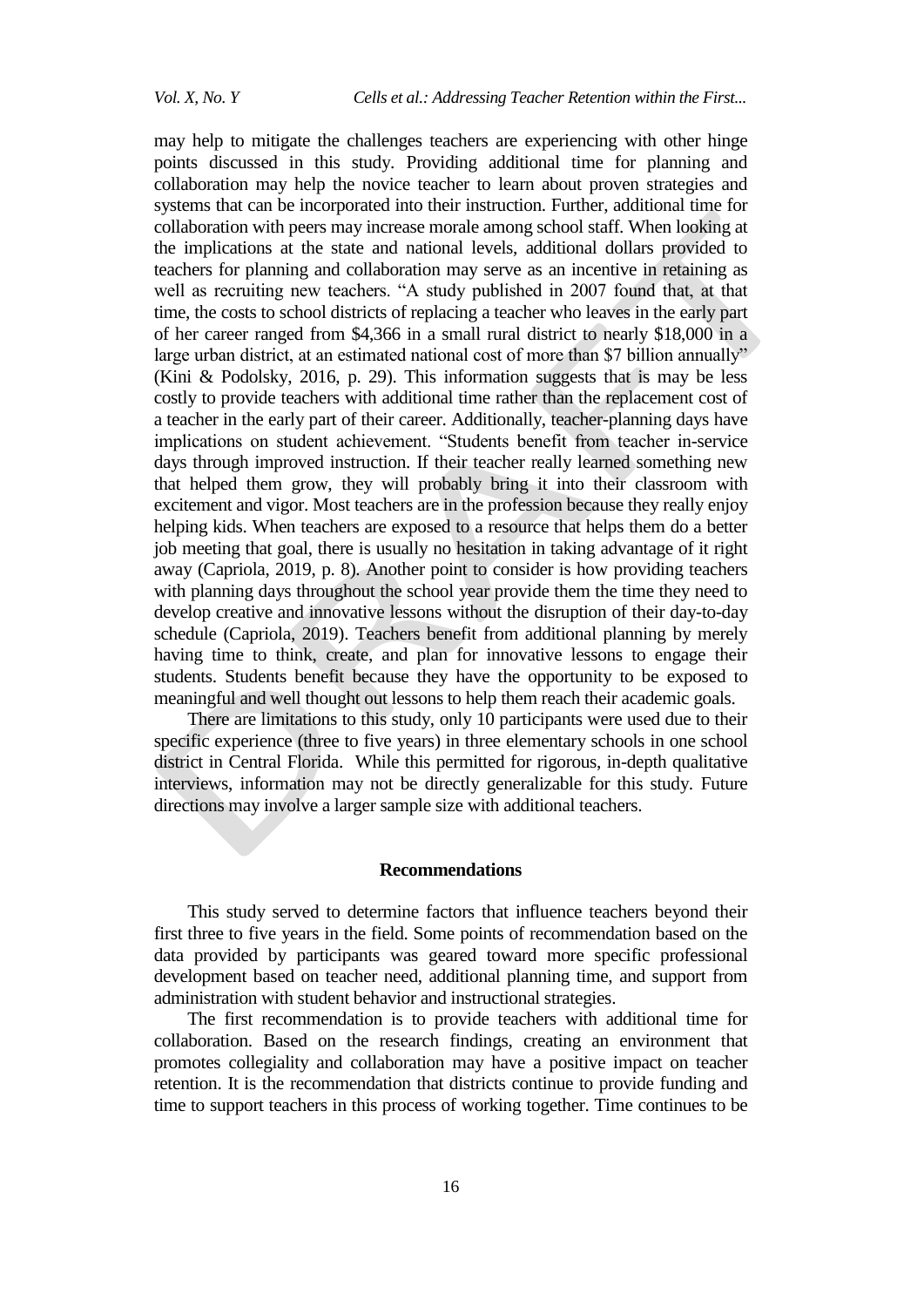a barrier in the field of education, and providing teachers the opportunity to think and plan in a meaningful way may support an enhanced school experience for all students locally, statewide, and nationally.

A second recommendation is to support building level principals with expelling a distributive leadership model. Based on the findings and associated literature, distributive leadership may create an environment where teacher leaders help to lead the mission and vision of the school. Providing specific and focused school and district initiatives that promote meaningful and relevant professional development for teachers is an aspect to consider. Schools may consider how many initiatives they are rolling out to teachers, and how well they align with the needs of the school. This may lead to continued teacher satisfaction and purpose, which could result in teacher retention. Additionally, training building level principals on the distributive leadership model and its connection to school culture may have a positive impact on student outcomes. When coupling a strong mission and vision centered on building capacity, principals may see a positive impact on school culture and leadership advancement on their campuses.

A third recommendation is to provide alternate route teachers with job embedded professional development with daily challenges such as behavior and effectively instructing second language learners and students with special needs. An item to consider is examining the current mentoring programs and their duration. Continued opportunities for teachers to learn and grow through observation and professional development specific to instructional strategies and classroom management may prove to be helpful with second career teachers. The Central Florida school district does offer alternative route teachers support though online learning modules. Additional support through practical learning and application may increase teacher efficacy and overall satisfaction, which may increase teacher retention. Districts that consider adopting a four-year induction program may see a positive increase in instructional practice and overall teacher retention.

A fourth recommendation would be for the district to review current plans in regards to succession planning. The district's current practice has moved away from teacher evaluation/ performance based data to determine job security. The current practice is to use seniority as a means to determine where budget cuts are made. This system does not take into account teacher expertise and causes teachers to move from one school to the next year over year. This could be a contributor to teacher attrition within the first three to five years.

Based on our analysis and the limitations of the study, we recommend further research in the following areas: (1) Instructional pedagogy and supporting the novice teacher with classroom management and effective instructional strategies. Further research may indicate the positive effects on teacher retention through the lens of specific supports in common areas of need. (2) The effects on providing teachers additional planning to support positive student outcomes. Each of the participants shared how time for planning remained an ongoing issue. In this study, the participants shared the positive impact the additional planning days (ESSER funding) had on their overall management of instruction in coordination with compliance tasks. Time has always been a point of contention with teachers, and providing additional planning may prove to increase teacher satisfaction. (3)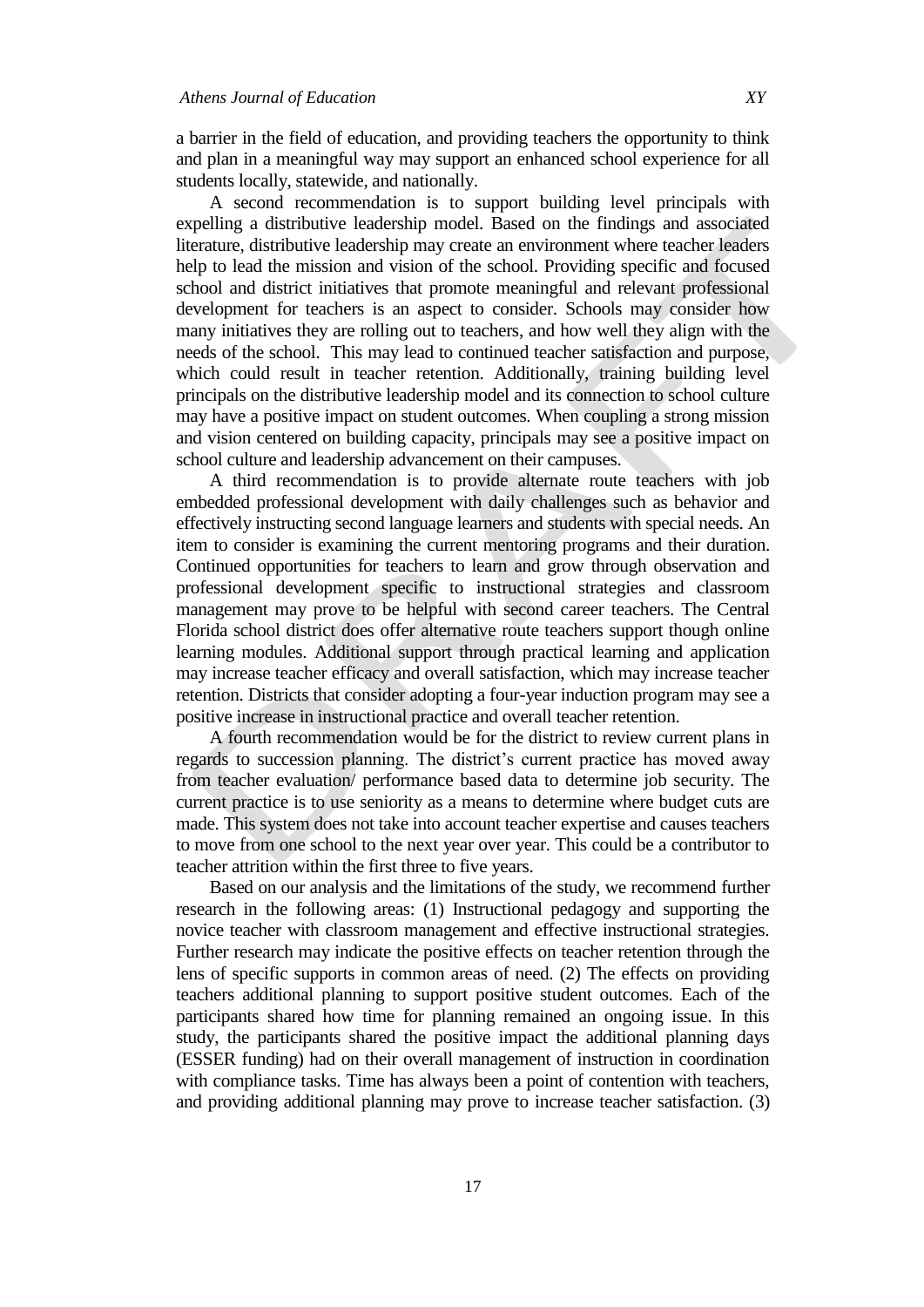Disparity among ethnic groups and teacher retention rates among black and brown school districts in comparison to white peers. (4) Second career teachers and how to provide high levels of support to those that lack college level teacher training. (5) Lastly, the effect of school culture on the novice teacher is an important aspect that for further research. Ultimately, how does environment play a part in the longterm retention of teachers in education? A study that examines school culture and the connection to teacher retention may provide further evidence on teacher retention.

#### References

- Allegretto, S. A., & Mishel, L. (2016). *The Teacher Pay Gap is Wider than Ever: Teachers' Pay Continues to Fall Further Behind Pay of Comparable Workers*. Economic Policy Institute.
- Arrowsmith, T. (2007). Distributed Leadership in Secondary Schools in England: The Impact on the Role of the Headteacher and Other Issues. *Management in Education*, *21*(2), 21-27.
- Bankston, K. (2019, April 4). *Strategies to Increase Teacher Retention at Your School*. Retrieved from: [https://blog.betterlesson.com/strategies-to-increase-teacher-retention](https://blog.betterlesson.com/strategies-to-increase-teacher-retention-at-your-school)[at-your-school.](https://blog.betterlesson.com/strategies-to-increase-teacher-retention-at-your-school) [Accessed 12 November 2021.]
- Bressman, S., Winter, J. S., & Efron, S. E. (2018). Next Generation Mentoring: Supporting Teachers Beyond Induction. *Teaching and Teacher Education*, *73*, 162-170.
- Burnham, K. (2020, July 31). *Culturally Responsive Teaching: 5 Strategies for Educators.* Northeastern University Graduate Programs.
- Butler, M. S. (2018). *Understanding the Mentoring Relationship in Connection to Teacher Retention*. Dissertation. Widener University.
- Capriola, D. P. (2019, May 11). *How Teacher In-service and Planning Days Benefit Students. Strategies for Parents*. Retrieved from: https://strategiesforparents.com/ how-teacher-in-service-and-planning-days-benefit-students/. [Accessed 19 November 2021.]
- Carver-Thomas, D. & Darling-Hammond, L. (2017). *Teacher Turnover: Why it Matters and What we Can Do About it.* Learning Policy Institute. Available at: https://doi. org/10.54300/454.278.
- Charmaz, K. (1996). The Search for Meanings Grounded Theory. In J. A. Smith, R. Harre, & L. Van Lagenhove (eds.), *Rethinking Methods in Psychology* (pp. 27-49). London: SAGE Publications.
- Farber, K. (2011, June 15). *Teachers Helping Teachers: 8 Ways To Prevent Burnout*. Edutopia. Retrieved from: [https://www.edutopia.org/blog/preventing-teacher](https://www.edutopia.org/blog/preventing-teacher-burnout-katy-farber)[burnout-katy-farber.](https://www.edutopia.org/blog/preventing-teacher-burnout-katy-farber) [Accesses 31 October 2021.]
- Hanushek, E. A. (2007). The Single Salary Schedule and Other Issues of Teacher Pay. *Peabody Journal of Education*, *82*(4), 574-586.
- Harris, T. (2014). Grounded Theory. *Nursing Standard, 29*(35), 37-43.
- Holmes, B., Parker, D. J., & Gibson, J. (2019). Rethinking Teacher Retention in Hard-to-Staff Schools. *Contemporary Issues in Education Research (CIER)*, *12*(1), 27-32.
- Horng, E. (2005). *Poor Working Conditions Make Urban Schools Hard-to-Staff*. UCACCORD Public Policy Series.
- Hughes, G. D. (2012). Teacher Retention: Teacher Characteristics, School Characteristics, Organizational Characteristics, and Teacher Efficacy. *The Journal of Educational Research*, *105*(4), 245-255.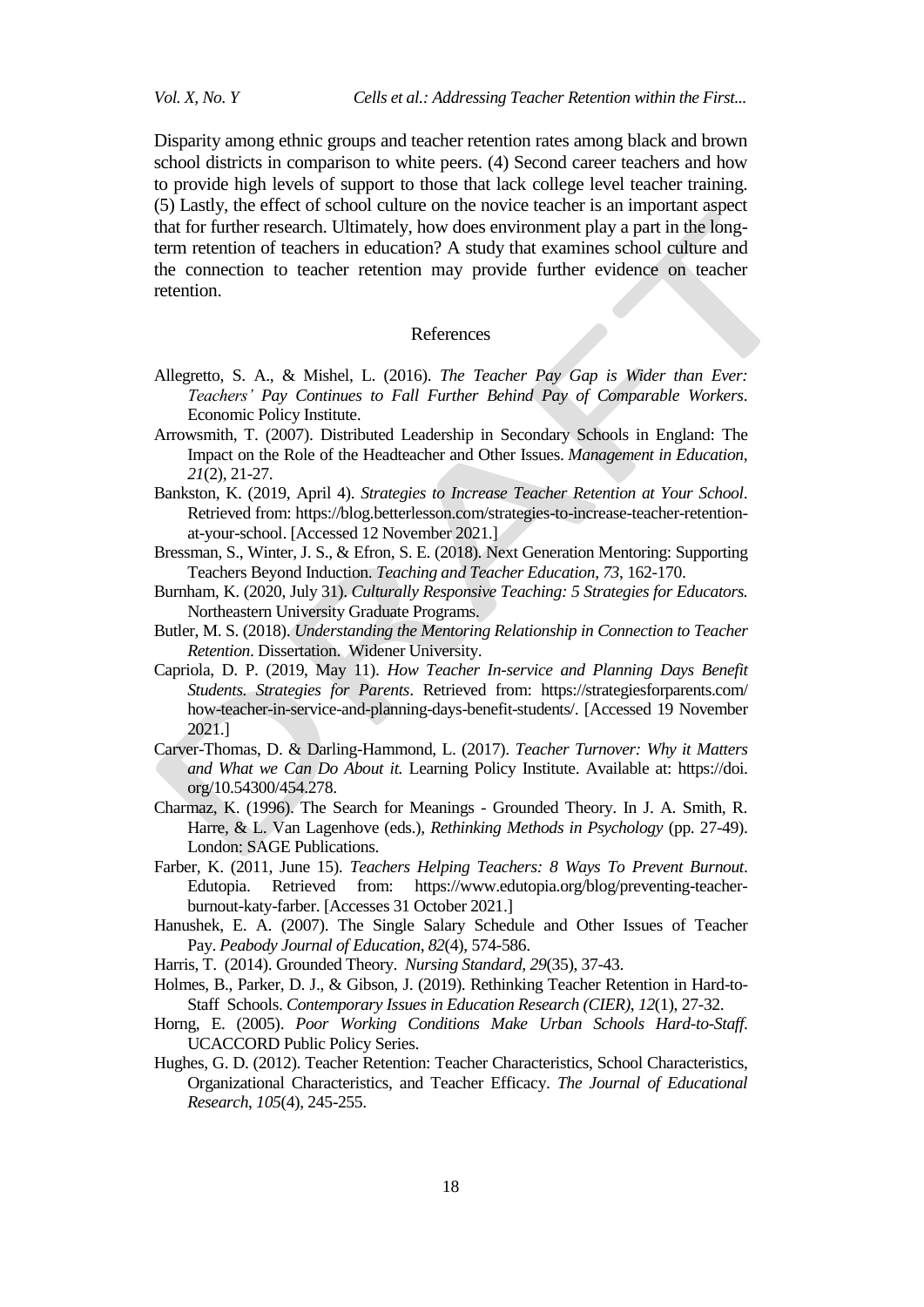- Kini, T., & Podolsky, A. (2016) *Does Teaching Experience Increase Teacher Effectiveness? A Review of the Research*. Palo Alto: Learning Policy Institute.
- Loeb, S., & Miller, L. C. (2006). *A Review of State Teacher Policies: What are they, What are their Effects, and What are Their Implications for School Finance?* Governor's Committee on Education Excellence.
- Mertler, C. A. (2021). *Introduction to Educational Research*. SAGE Publications.
- Opfer, D. (2011). Defining and Identifying Hard-to-Staff Schools: The Role of School Demographics and Conditions. *Educational Administration Quarterly*, *47*(4), 582- 619.
- Perrachione, B. A., Rosser, V. J., & Petersen, G. J. (2008). Why Do they Stay? Elementary Teachers' Perceptions of Job Satisfaction and Retention. *Professional Educator*, *32*(2), 2.
- Phillips, J. C. (2015). *Retaining Rural Educators: Characteristics of Teacher Retention Practices of Rural School Districts*. Lindenwood University.
- Pierro, J. (2020) *Using Distributed Leadership to Impact Student Achievement*. Theses and Dissertations. 2809. [Rowan](https://rdw.rowan.edu/etd/2809) University.
- Player, D., Youngs, P., Perrone, F., & Grogan, E. (2017). How Principal Leadership and Person-Job Fit are Associated with Teacher Mobility and Attrition. *Teaching and Teacher Education*, *67*(Oct), 330-339.
- Reitman, G. C., & Karge, B. D. (2019). Investing in Teacher Support Leads to Teacher Retention: Six Supports Administrators Should Consider for New Teachers. Multicultural Education, *27*(1), 7-18.
- Rockoff, J. E. (2008). *Does Mentoring Reduce Turnover and Improve Skills of New Employees? Evidence from Teachers in New York City* (No. w13868). National Bureau of Economic Research.
- Ross, L., Lutfi, G. A., & Hope, W. C. (2016). Distributed Leadership and Teachers' Affective Commitment. *NASSP Bulletin*, *100*(3), 159-169.
- Sawchuck, S. (2012, August 8). Principals Criticized on Teacher-Retention Decisions. *Education Week*, *31*(37), 1-4.
- Shuls, V. J. & Flores, M. J. (2020). Improving Teacher Retention through Support and Development, *Journal of Educational Leadership and Policy Studies*, 4(1).
- Skaalvik, E. M., & Skaalvik, S. (2017). Motivated for Teaching? Associations with School Goal Structure, Teacher Self-efficacy, Job Satisfaction and Emotional Exhaustion. *Teaching and Teacher Education*, *67*(Oct), 152-160.
- Sulit, A., & Davidson, F. D. (2020). Increasing Elementary and Middle School Teacher Retention Through Meaningful Distributive Leadership Practices. *ICPEL Education Leadership Review, 21*(1).
- Tew, K. (2018, June 29). *The Benefits of a Multiyear Induction Program*. Edutopia. Retrieved from: [https://www.edutopia.org/article/benefits-multiyear-induction-pro](https://www.edutopia.org/article/benefits-multiyear-induction-pro%20gram) [gram.](https://www.edutopia.org/article/benefits-multiyear-induction-pro%20gram) [Accessed 19 November 2021.]
- Torrance, D. (2013). Distributed Leadership: Challenging Five Generally Held Assumptions. *School Leadership & Management*, *33*(4), 354-372.
- Urick, A. (2020). What Type of School Leadership Makes Teachers Want to Stay? *NASSP Bulletin*, 104(3), 145-176.
- Watlington, E., Shockley, R., Guglielmino, P., & Felsher, R. (2010). The High Cost of Leaving: An Analysis of the Cost of Teacher Turnover. *Journal of Education Finance*, *36*(1), 22-37.
- Zhang, G., & Zeller, N. (2016). A Longitudinal Investigation of the Relationship Between Teacher Preparation and Teacher Retention. *Teacher Education Quarterly*, *43*(2), 73- 92.